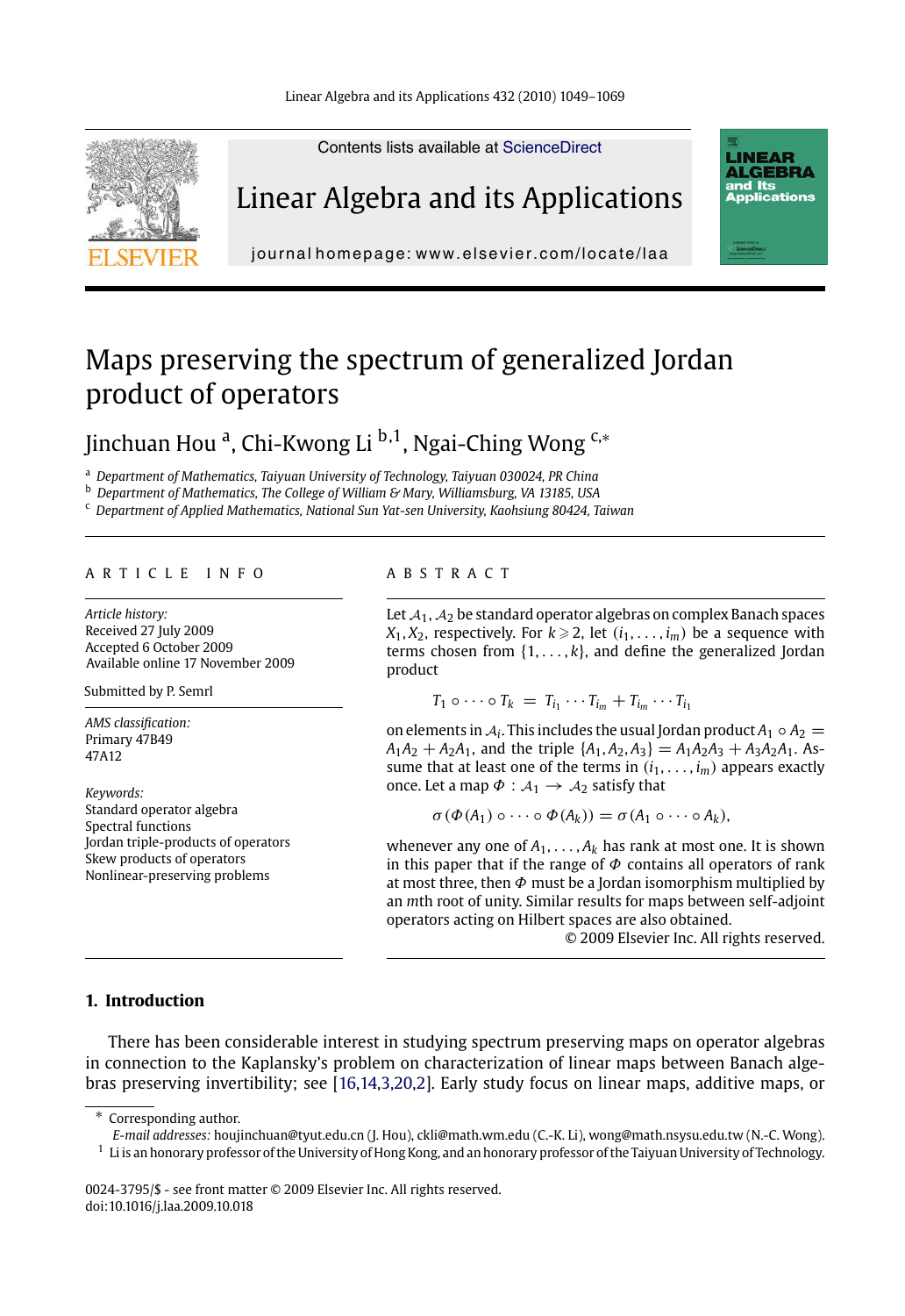multiplicative maps; see, e.g. [17]. Moreover, researchers considered maps preserving different types of spectra of operators such as the approximate spectrum, left invertible spectrum, right invertible spectrum, etc. Despite these variations, the maps often have the standard form

$$
A \mapsto S^{-1}AS \text{ or } A \mapsto S^{-1}A^*S
$$

for a suitable invertible operator *S*, and *A*<sup>∗</sup> is the dual of *A* if *A* is a (bounded linear) operator between reflexive spaces. Many interesting techniques have been developed to derive these standard forms under different settings.

Recently, researchers have improved the results on spectrum preserving maps by showing that the map has the standard form under [muc](#page-20-0)h weaker assumptions; see, e.g. [22,21,8,9,4,7,13]. For example, in [12], we characte[rize](#page-20-0) maps  $\Phi$  (not assumed to be linear, additive or continuous) between standard operator algebras A1, A<sup>2</sup> (not necessarily unital or closed) on complex Banach spaces *X*1, *X*2, respectively, such that  $\sigma(\Phi(A_1)*\cdots*\Phi(A_k))=\sigma(A_1*\cdots*A_k)$  whenever any one of  $A_i$ 's is of rank at most one. Here,  $T_1 * \cdots * T_k = T_{i_1} \cdots T_{i_m}$  for a sequence  $(i_1, \ldots, i_m)$  with terms in  $\{1, \ldots, k\}$  such that one of the terms appears exactly once. Such product covers the usual product  $T_1 * \cdots * T_k = T_1 \cdots T_k$ , and the Jordan semi-triple product  $T_1 * T_2 = T_2 T_1 T_2$ . It is interesting to note that we can get the conclusion by requiring the spectrum preserving properties for low rank operators. In particular, we do not need to consider different types of spectra for such operators, as all of them coincide in this case. The list includes the left spectrum, the right spectrum, the boundary of the spectrum, the full spectrum, the point spectrum, the compression spectrum, the approximate point spectrum and the surjectivity spectrum, etc. Thus, our results in [12] unify and generalize several recent results of various spectrum preservers, see, e.g. [13].

In this paper, we continue this line of study. In particular, we consider the generalized Jordan products of operators defined below.

**Definition 1.1.** Fix a positive integer *k* and a finite sequence  $(i_1, i_2, \ldots, i_m)$  such that  $\{i_1, i_2, \ldots, i_m\}$  =  $\{1, 2, \ldots, k\}$  and there is an  $i_p$  not equal to  $i_q$  for all other q. Define a product for operators  $T_1, \ldots, T_k$  by

$$
T_1 \circ \cdots \circ T_k = T_{i_1} \cdots T_{i_m} + T_{i_m} \cdots T_{i_1}.
$$

Evidently, this definition covers the usual Jordan product  $T_1T_2 + T_2T_1$ , and the triple one:  ${T_1, T_2, T_3} = T_1T_2T_3 + T_3T_2T_1.$ 

In the following, for  $i = 1, 2$ , let  $X_i$  be a complex Banach space, and  $A_i$  be a standard operator algebra on  $X_i$ , i.e.,  $A_i$  contains all continuous finite rank operators on  $X_i$ . In particular, the Banach algebra  $\mathcal{B}(X_i)$  of all bounded linear operators on  $X_i$  is a standard operator algebra. Note that we do not assume a standard operator algebra is unital or closed in any topology. Recall that a Jordan isomorphism  $\Phi: A_1 \to A_2$  is either a spacial automorphism or anti-automorphism. In this case,  $\sigma(\Phi(A_1) \circ \cdots \circ A_n)$  $\Phi(A_k) = \sigma(A_1 \circ \cdots \circ A_k)$  holds for all  $A_1, \ldots, A_k$ . We will show that the converse is also true. It is interesting that consideration of low rank operators is again enough to ensure the conclusion of the converse statement.

**Theorem 1.2.** Consider the product  $T_1 \circ \cdots \circ T_k$  defined in Definition 2.1. Suppose  $\Phi : A_1 \to A_2$  satis*fies*

$$
\sigma(\Phi(A_1) \circ \cdots \circ \Phi(A_k)) = \sigma(A_1 \circ \cdots \circ A_k), \qquad (1.1)
$$

*whenever any of A*1, ... , *Ak has rank at most 1*. *Suppose also that the range of* Φ *contains all operators in* <sup>A</sup><sup>2</sup> *of rank at most 3*. *Then one of the following conditions holds*.

(1) *There exist a scalar*  $\lambda$  *with*  $\lambda^m = 1$  *and an invertible operator T in*  $B(X_1, X_2)$  *such that* 

 $\Phi(A) = \lambda TAT^{-1}$  for all A in A<sub>1</sub>.

- (2) *The spaces*  $X_1$  *and*  $X_2$  *are reflexive, and there exist a scalar*  $\lambda$  *with*  $\lambda^m = 1$  *and an invertible operator*  $T \in B(X_1^*, X_2)$  *such that* 
	- $\Phi(A) = \lambda TA^*T^{-1}$  for all A in  $A_1$ .

<span id="page-1-0"></span>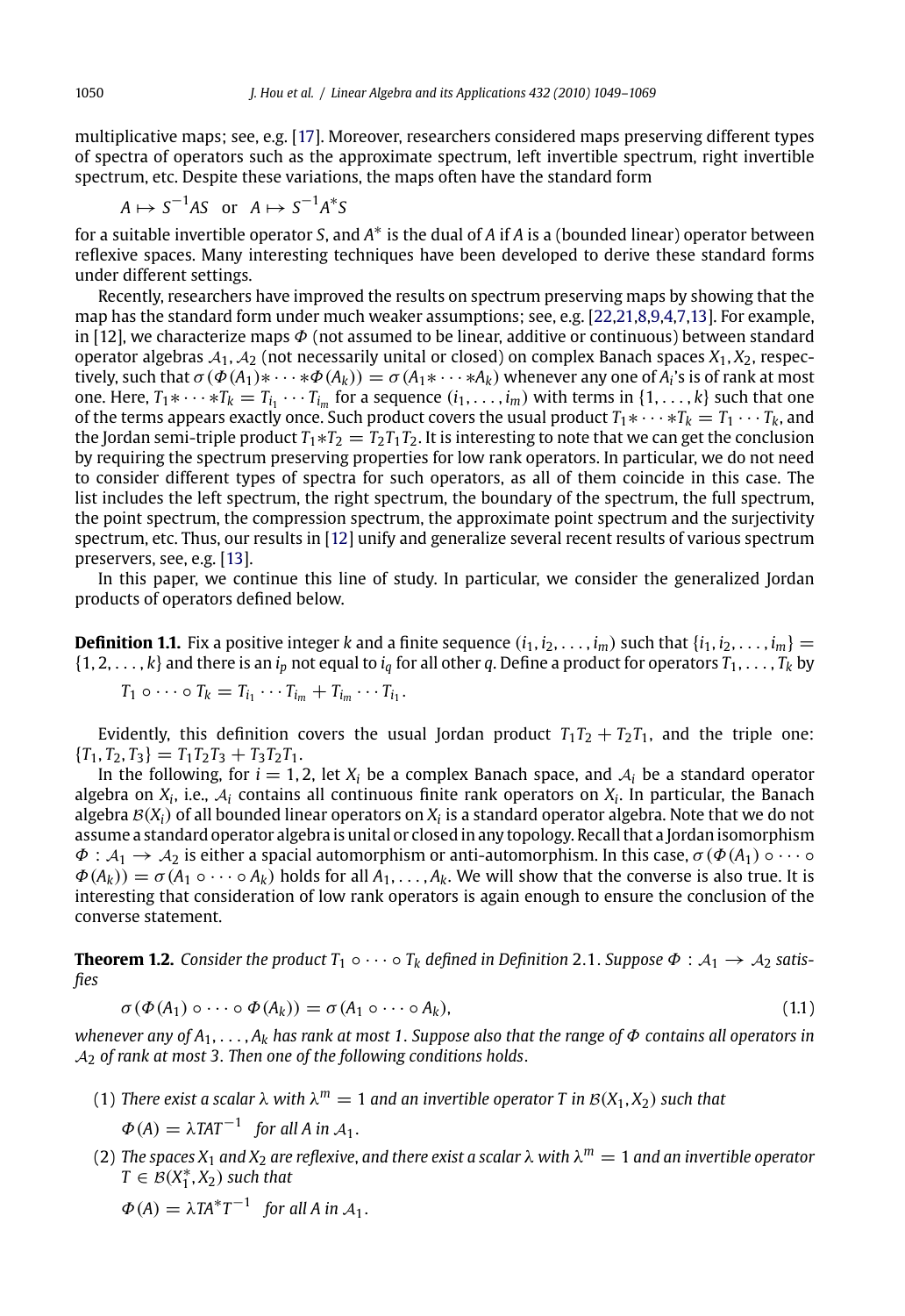<span id="page-2-0"></span>We remark that if the condition (1) or (2) in Theorem 1.2 holds, then  $\Phi$  satisfies (1.1) for all *A*<sub>1</sub>, . . . , *A*<sub>k</sub> in <sup>A</sup>1. In fact,Φ preserves different kinds of spectra of *<sup>A</sup>*<sup>1</sup> ◦···◦ *Ak*. For the generalized Jordan products of r[ank at most two appeari](#page-20-0)ng in (1.1), all such kinds of spectra coincide, however. So our results do unify, strengthen, and generalize several theorems in literature. See, e.g. [12, Remark 3.3]. Remark also that the linearity and continuity of  $\Phi$  are parts of the conclusion. The proof of Theorem 1.2 is given in Section 3.

We also have a version for maps between the Jordan algebras of self-adjoint operators on Hilbert spaces, given in Section 4.

We note that our results are new even for the classical Jordan product  $AB + BA$  and triple  $ABC + CBA$ . Similar to other papers, a crucial step in our proof is to show that the map  $\Phi$  actually preserves rank one operators. To this end, we provide some new characterizations of rank one operators in term of the spectra of their Jordan products with rank one operators in Section 2. Nonetheless, the technique we employ in this paper is quite a bit different from those we usually see in the literature, e.g. [14,11,22,21,6,8,9,4,7,13].

Finally, we would like to thank the Referee for his/her careful reading and helpful comments.

## **2. Characterizations of rank one operators**

**Lemma 2.1.** *Suppose r and s are integers such that s* > *r* > 0. *Let A be a nonzero operator on a complex Banach space X of dimension at least three*. *The following conditions are equivalent*.

(a) *A has rank one*.

(b)  $\sigma$  (*B<sup>r</sup>* A*B*<sup>*s*</sup> + *B*<sup>*s*</sup>A*B<sup><i>r*</sup>) has at most two distinct nonzero eigenvalues for any *B* in *B*(*X*).

(c) *There does not exist an oper[ato](#page-20-0)r B with rank at most three such that B<sup>r</sup> AB<sup>s</sup>* + *B<sup>s</sup> AB<sup>r</sup> has rank three and three distinct nonzero eigenvalues*.

**Proof.** The implications (a)  $\Rightarrow$  (b)  $\Rightarrow$  (c) are clear.

To prove  $(c) \Rightarrow (a)$ , we consider the contrapositive. Suppose (a) is not true, i.e., *A* has rank at least 2. If *A* has rank at least 3, then there are  $x_1, x_2, x_3 \in X$  such that  $\{Ax_1, Ax_2, Ax_3\}$  is linearly independent. Consider the operator matrix of *A* on the span of  $\{x_1, x_2, x_3, Ax_1, Ax_2, Ax_3\}$  and its complement:

$$
\begin{pmatrix} A_{11} & A_{12} \\ A_{21} & A_{22} \end{pmatrix}.
$$

 $\text{Then } A_{11} \in M_n \text{ with } 3 \leqslant n \leqslant 6$ . By [12, Lemma 2.3], there is a nonsingular  $U$  on the span of  $\{x_1, x_2, x_3, Ax_1, Ax_2, Ax_3, Ax_4, Ax_5, Ax_6, Ax_7, Ax_8, Ax_9, Ax_1, Ax_2, Ax_3, Ax_4, Ax_4, Ax_5, Ax_6, Ax_7, Ax_8, Ax_9, Ax_1, Ax_2, Ax_3, Ax_4, Ax_6, Ax_7, Ax_8, Ax_$ *Ax*2, *Ax*3} such that *<sup>U</sup>*−1*A*11*<sup>U</sup>* has an invertible 3-by-3 leading submatrix. We may further assume that the 3-by-3 matrix is in triangular form with nonzero diagonal entries  $a_1$ ,  $a_2$ ,  $a_3$ . Now let *B* in *A* have operator matrix

$$
\begin{pmatrix} B_{11} & 0 \\ 0 & 0 \end{pmatrix},
$$

where  $UB_{11}U^{-1} = \text{diag}(1, b_2, b_3) \oplus 0_{n-3}$  with  $B_{11}$  using the same basis as that of  $A_{11}$  and  $b_2, b_3$  being chosen such that  $a_1, a_2b_2^{r+s}, a_3b_3^{r+s}$  are three distinct nonzero numbers. It follows that  $B^rAB^s + B^sAB^r$ has rank 3 with three distinct nonzero eigenvalues.

Next, suppose *A* has rank 2. Choosing a suitable space decomposition of *X*, we may assume that *A* has operator matrix  $A_1 \oplus 0$ , where  $A_1$  has one of the following form:

(i) 
$$
\begin{pmatrix} a & 0 & b \\ 0 & 0 & 0 \\ 0 & 0 & c \end{pmatrix}
$$
, (ii)  $\begin{pmatrix} a & 0 & 0 \\ 0 & 0 & 1 \\ 0 & 0 & 0 \end{pmatrix}$ , (iii)  $\begin{pmatrix} 0 & 1 & 0 \\ 0 & 0 & 1 \\ 0 & 0 & 0 \end{pmatrix}$ , (iv)  $\begin{pmatrix} 0_2 & I_2 \\ 0_2 & 0_2 \end{pmatrix}$ .

If (i) holds, set  $\theta = \pi/s$ . Then  $\cos r\theta \neq \pm 1$  and  $\cos r\theta \neq \pm \sqrt{\cos 2r\theta}$ . Let  $d > 0$  such that  $a(\cos r\theta \pm \sqrt{\cos 2r\theta})$ ,  $-2cd^{r+s}$  are three distinct nonzero numbers. Let *B*  $\in$  *A* be represented by the operator matrix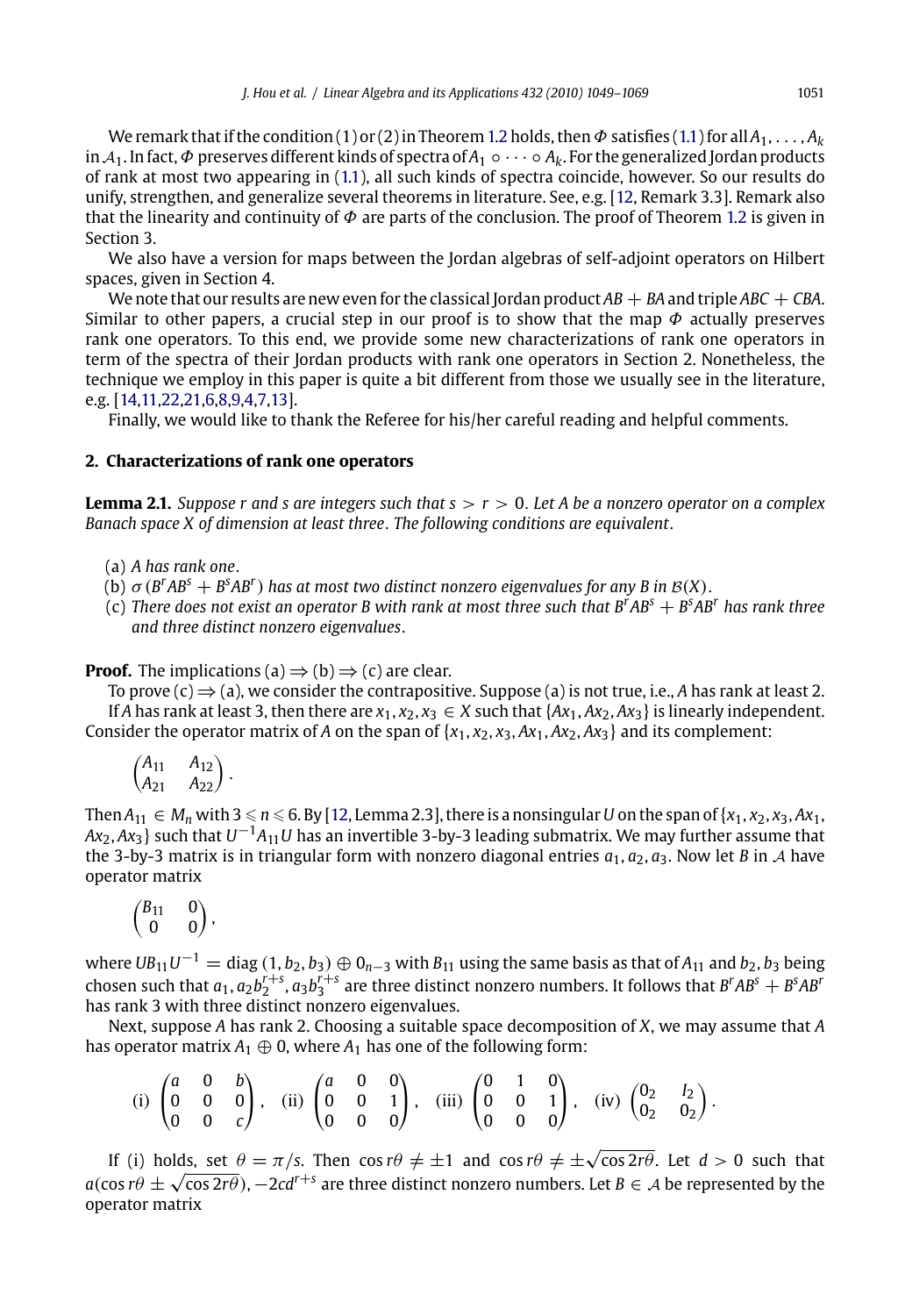$$
\begin{pmatrix}\n\cos \theta & -\sin \theta & 0 \\
\sin \theta & \cos \theta & 0 \\
0 & 0 & d\n\end{pmatrix} \oplus 0.
$$

Then  $B^s = -I_2 \oplus [d^s] \oplus 0$ , and  $-(B^rAB^s + B^sAB^r)$  has operator matrix

$$
\begin{pmatrix}\n2a\cos r\theta & -a\sin r\theta & * \\
a\sin r\theta & 0 & * \\
0 & 0 & -2cd^{r+s}\n\end{pmatrix} \oplus 0,
$$

which has rank 3 with three distinct nonzero eigenvalues  $a(\cos r\theta \pm \sqrt{\cos 2r\theta})$ ,  $-2c d^{r+s}.$ 

ich has rank 3 with three distinct nonzero eigenvalues  $a(\cos rt) \pm \sqrt{\cos 2 rt})$ ,  $-2 c d^{1/3}$ .<br>Suppose (ii) holds. Let  $d > 0$  be such that  $2 a d^{r+s}, \, s + r \pm 2 \sqrt{rs}$  are three distinct nonzero numbers. Then construct *B* by the operator matrix

$$
\begin{pmatrix} d & 0 & 0 \\ 0 & 1 & 0 \\ 0 & 1 & 1 \end{pmatrix} \oplus 0.
$$

Then  $B^rAB^s + B^sAB^r$  has operator matrix

$$
\begin{pmatrix}2ad^{r+s} & 0 & 0 \cr 0 & s+r & 2 \cr 0 & 2rs & s+r\end{pmatrix}\oplus 0,
$$

which has rank 3 with three distinct nonzero eigenvalues 2ad<sup>r+s</sup>, s + r  $\pm$  2 $\sqrt{r}$ s.

Suppose (iii) holds. First, assume that  $s = 2r$ . Let *B* be such that *B<sup>r</sup>* has operator matrix

 $\sqrt{2}$  $\mathbf{I}$ 010 001 100 ⎞  $\big\} \oplus 0.$ 

Then  $B^rAB^s + B^sAB^r$  has operator matrix

 $\sqrt{2}$  $\mathbf{I}$ 010 001 200 ⎞  $\bigoplus$  0,

which has rank 3 with three distinct nonzero eigenvalues: 21/3, 21/3*ei*2π/3, 21/3*ei*4π/3.

Next, suppose  $s/r \neq 2$ . Then  $s > 2$  and  $2r/s$  is not an integer. Let  $\theta_1 = 2\pi/s$ ,  $\theta_2 = 4\pi/s$ . Then 1,  $e^{i\tau\theta_1}$ ,  $e^{i\tau\theta_2}$  are distinct because  $e^{i4\pi\tau/s} = e^{i2\pi(2\tau/s)} \neq 1$  and  $e^{i\tau\theta_1} = e^{i\tau\theta_2}/e^{i\tau\theta_1} = e^{i2\pi\tau/s} \neq 1$ . Thus, there exists an invertible  $S \in M_3$  such that

$$
\begin{pmatrix} 1 & 0 & 0 \ 0 & e^{ir\theta_1} & 0 \ 0 & 0 & e^{ir\theta_2} \end{pmatrix} = S^{-1} \begin{pmatrix} 1 & 0 & 0 \ 1 & e^{ir\theta_1} & 0 \ 0 & 2 & e^{ir\theta_2} \end{pmatrix} S.
$$

Let *B* have operator matrix

$$
S\begin{pmatrix} 1 & 0 & 0 \\ 0 & e^{i\theta_1} & 0 \\ 0 & 0 & e^{i\theta_2} \end{pmatrix} S^{-1} \oplus 0.
$$

The operator matrix  $B^s = I_3 \oplus 0$  and the operator matrix of  $B^r$  has the form

$$
S\begin{pmatrix} 1 & 0 & 0 \\ 0 & e^{ir\theta_1} & 0 \\ 0 & 0 & e^{ir\theta_2} \end{pmatrix} S^{-1} \oplus 0 = \begin{pmatrix} 1 & 0 & 0 \\ 1 & e^{ir\theta_1} & 0 \\ 0 & 2 & e^{ir\theta_2} \end{pmatrix} \oplus 0.
$$

Then  $B^rAB^s + B^sAB^r = AB^r + B^rA$  has operator matrix

$$
\begin{pmatrix} 1 & 1+e^{ir\theta_1} & 0 \\ 0 & 3 & e^{ir\theta_1}+e^{ir\theta_2} \\ 0 & 0 & 2 \end{pmatrix} \oplus 0,
$$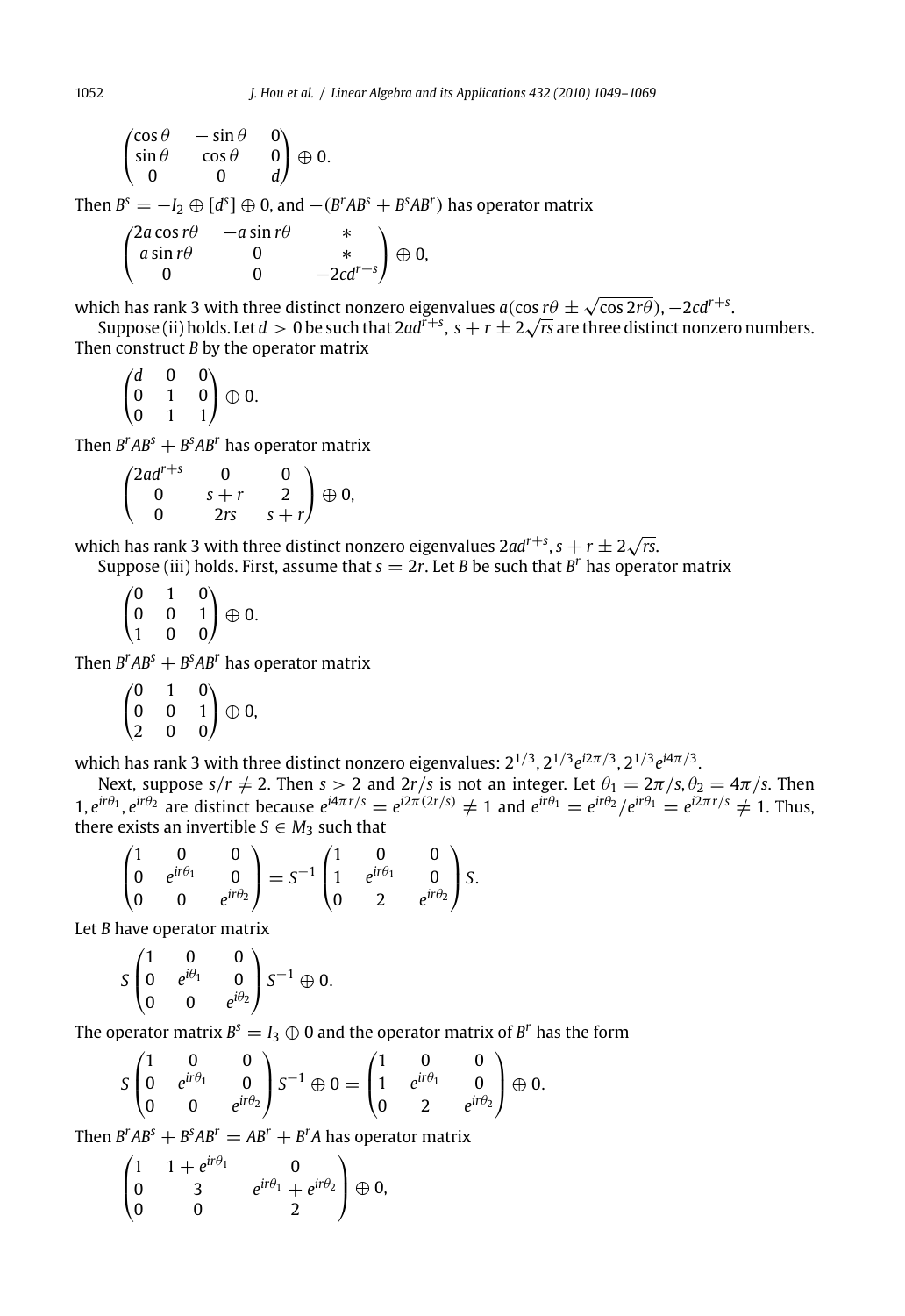which has rank 3 with three distinct nonzero eigenvalues.

If (iv) holds, then *X* has dimension at least 4. We may use a different decomposition of *X* and assume that *A* has operator matrix

$$
\begin{pmatrix} 0 & 1 \\ 0 & 0 \end{pmatrix} \oplus \begin{pmatrix} 1 & 1 \\ -1 & -1 \end{pmatrix} \oplus 0.
$$

Let  $\theta = \pi/(2(r + s))$  and  $d > 0$  be such that  $1 \pm \sqrt{\sin(2r\theta) \sin(2s\theta)}$  and  $d^{r+s}$  are 3 distinct nonzero numbers, and let *B* be an operator in  $\mathcal{B}(X)$  such that  $B^{\ell}$  has operator matrix

$$
B^{\ell} = \begin{pmatrix} \cos \ell \theta & -\sin \ell \theta & 0 \\ \sin \ell \theta & \cos \ell \theta & 0 \\ 0 & 0 & d^{\ell} \end{pmatrix} \oplus 0
$$

for any positive integer  $\ell$ . Then  $B^rAB^s + B^sAB^r$  has operator matrix

 $\sqrt{2}$  $\mathsf{I}$  $\sin((r + s)\theta)$  2 cos  $r\theta$  cos  $s\theta$  0  $2 \sin r\theta \sin s\theta$   $\sin((r+s)\theta)$  0 0  $d^{r+s}$ ⎞  $\Big\} \oplus 0,$ 

which has rank 3 with three distinct nonzero eigenvalues.  $\Box$ 

**Lemma 2.2.** *Suppose s is a positive integer*. *Let X be a complex Banach space of dimension at least three*. **Let**  $A \in B(X)$  be such that  $A^2 \neq 0$ . Then the following are equivalent.

(a) *A has rank one*.

(b)  $\sigma$  (AB<sup>s</sup> + B<sup>s</sup>A) has at most two distinct nonzero eigenvalues whenever  $\text{rank}(B) \leqslant 3$  and  $\text{rank}(AB^s +$  $B^sA) \leqslant 3.$ 

**Proof.** One direction is trivial. Suppose *A* has rank at least 2 such that  $A^2 \neq 0$ . First assume that *A* has rank 2. Choosing a suitable decomposition of *X*, we may assume that *A* has operator matrix  $A_1 \oplus 0$ , where  $A_1$  has one of the following f[orm](#page-2-0)

(i) 
$$
\begin{pmatrix} a & 0 & b \\ 0 & 0 & 0 \\ 0 & 0 & c \end{pmatrix}
$$
, (ii)  $\begin{pmatrix} a & 0 & 0 \\ 0 & 0 & 1 \\ 0 & 0 & 0 \end{pmatrix}$ , (iii)  $\begin{pmatrix} 0 & 1 & 0 \\ 0 & 0 & 1 \\ 0 & 0 & 0 \end{pmatrix}$ , (iv)  $\begin{pmatrix} 0_2 & I_2 \\ 0_2 & 0_2 \end{pmatrix}$ .

Since  $A^2 \neq 0$ , (iv) is impossible. If (i) holds, set  $\theta = \pi/(2s + 1)$  so that cos  $s\theta \neq \pm\sqrt{\cos 2s\theta}$ . Let  $d > 0$ such that  $a(\cos s\theta \pm \sqrt{\cos 2s\theta})$ ,  $2c\theta^s$  are three distinct nonzero numbers. Let *B* have operator matrix

$$
\begin{pmatrix}\n\cos \theta & -\sin \theta & 0 \\
\sin \theta & \cos \theta & 0 \\
0 & 0 & d\n\end{pmatrix} \oplus 0.
$$

Then similar to the proof of Lemma 2.1, we see that  $AB<sup>s</sup> + B<sup>s</sup>A$  has operator matrix

$$
\begin{pmatrix}\n2a\cos s\theta & -a\sin s\theta & * \\
a\sin s\theta & 0 & * \\
0 & 0 & 2cd^s\n\end{pmatrix} \oplus 0,
$$

which has rank 3 with three distinct nonzero eigenvalues  $a(\cos s\theta \pm \sqrt{\cos 2s\theta})$ , 2 $cd^{r+s}$ .

Suppose (ii) holds. Let *d* > 0 be such that  $2d$ ,  $d \pm \sqrt{a^2 + d^2}$  are three distinct nonzero numbers. Since the matrix

$$
C = \begin{pmatrix} 0 & 1 & 0 \\ 1 & 0 & 0 \\ 0 & 2d & 2 \end{pmatrix}
$$

is similar to a matrix with distinct eigenvalues −1, 1, 2, there exists an operator *B* of rank 3 such that the operator matrix of  $B^s$  equals  $C \oplus 0$ . It follows that the operator matrix of  $AB^s + B^sA$  is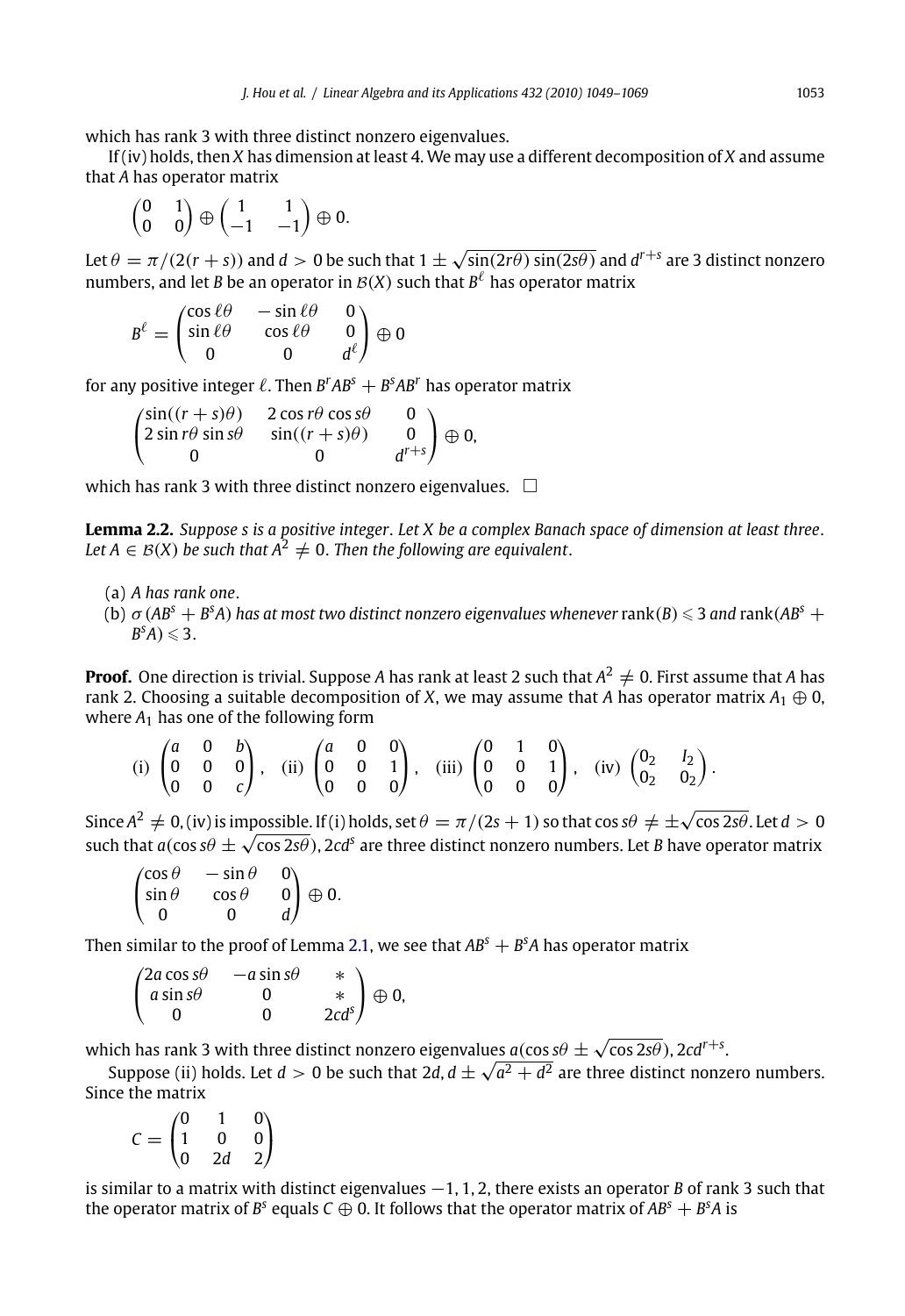$$
\begin{pmatrix} 0 & a & 1 \\ a & 2d & 2 \\ 0 & 0 & 2d \end{pmatrix} \oplus 0,
$$

which has rank 3 and distinct nonzero eigenvalues 2*d*,  $d \pm \sqrt{a^2 + d^2}$ . Suppose (iii) holds. Since the matrix

$$
C=\begin{pmatrix}0&0&0\\1&1&0\\0&2&2\end{pmatrix}
$$

has distinct eigenvalues 0, 1, 2, there exists an operator *B* of rank 2 such that the operator matrix of *B<sup>s</sup>* equals  $C \oplus 0$ . Then  $AB<sup>s</sup> + B<sup>s</sup>A$  has operator matrix

 $\sqrt{2}$  $\mathsf{I}$ 110 033 002 ⎞  $\bigoplus$  0,

which has rank 3 with three distinct nonzero eigenvalues 1, 2, 3.

Now, suppose *A* has rank at least 3. Since  $A^2 \neq 0$ , there is  $x \in X$  such that  $A^2x \neq 0$ . We consider 3 cases.

Case 1. There is  $x \in X$  such that  $[x, Ax, A^2x]$  has dimension 3. Decompose *X* into  $[x, Ax, A^2x]$  and its complement. The operator matrix of *A* has the form

 $\sqrt{2}$  $\parallel$ 0 0 *c*<sup>1</sup> ∗ 1 0 *c*<sup>2</sup> ∗ 0 1 *c*<sup>3</sup> ∗ 0 0 ∗ ∗ ⎞  $\vert \cdot \vert$ 

Note that for  $t > 0$ , the matrix

$$
C = \begin{pmatrix} 2t & 1 & 0 \\ 0 & t & 2 \\ 0 & 0 & 0 \end{pmatrix}
$$

has three distinct eigenvalues: 2t, t, 0. So, there is  $B_1$  of rank 2 such that  $B_1^s = C$ . Let *B* have operator matrix  $B_1 \oplus 0$ . Then  $AB^s + B^sA$  has operator matrix  $\begin{pmatrix} tR_1 + R_2 & * \ 0 & 0 \end{pmatrix}$  , where

$$
R_1 = \begin{pmatrix} 0 & 0 & 2c_1 \\ 3 & 0 & c_2 \\ 0 & 1 & 0 \end{pmatrix} \text{ and } R_2 = \begin{pmatrix} 1 & 0 & c_2 \\ 0 & 3 & 2c_2 \\ 0 & 0 & 2 \end{pmatrix}.
$$

Since  $R_2$  has distinct eigenvalues 1,2,3, the matrix  $tR_1 + R_2$  will have three distinct nonzero eigenvalues for sufficiently small *t*. Hence,  $AB^s + B^sA$  has rank 3 with three distinct nonzero eigenvalues.

Case 2. Suppose Case 1 does not hold, and there is  $x \in X$  such that  $A^2x \neq 0$  and [x,  $Ax$ ,  $A^2x$ ] has dimension 2. Clearly, we cannot have  $Ax = \lambda x$ . Otherwise, [x, Ax,  $A^2x$ ] has dimension 1. Hence,  $A^2x =$  $b_1x + b_2Ax$  so that  $(b_1, b_2) \neq (0, 0)$ . Since *A* has rank at least three, there is  $y \in X$  such that  $Ay \notin [x, Ax]$ . We claim that there is a decomposition of *X* so that *A* has operator matrix

$$
\begin{pmatrix} A_0 & * \\ 0 & * \end{pmatrix},\tag{2.1}
$$

where  $A_0 \in M_3$  is in upper triangular form of rank at least 2 and with at least one nonzero eigenvalue. To prove our claim, suppose  $Ay = c_1x + c_2Ax + c_3y$  with  $c_3 \neq 0$ . Using [*x*, *Ax*, *y*] and its complement, the operator matrix of *A* has the form

$$
\begin{pmatrix} A_1 & * \\ 0 & * \end{pmatrix} \text{ with } A_1 = \begin{pmatrix} 0 & b_1 & c_1 \\ 1 & b_2 & c_2 \\ 0 & 0 & c_3 \end{pmatrix},
$$

where  $A_1$  has rank at least 2. Since  $(b_1, b_2) \neq (0, 0)$ , the matrix  $A_1$  has at least two nonzero eigenvalues including  $c_3$ . We may replace  $\{x, Ax, y\}$  by a linearly independent family  $\{\hat{x}_1, \hat{x}_2, \hat{x}_3\}$  in  $[x, Ax, y]$  so that the operator matrix of *A* has the form described in (2.1).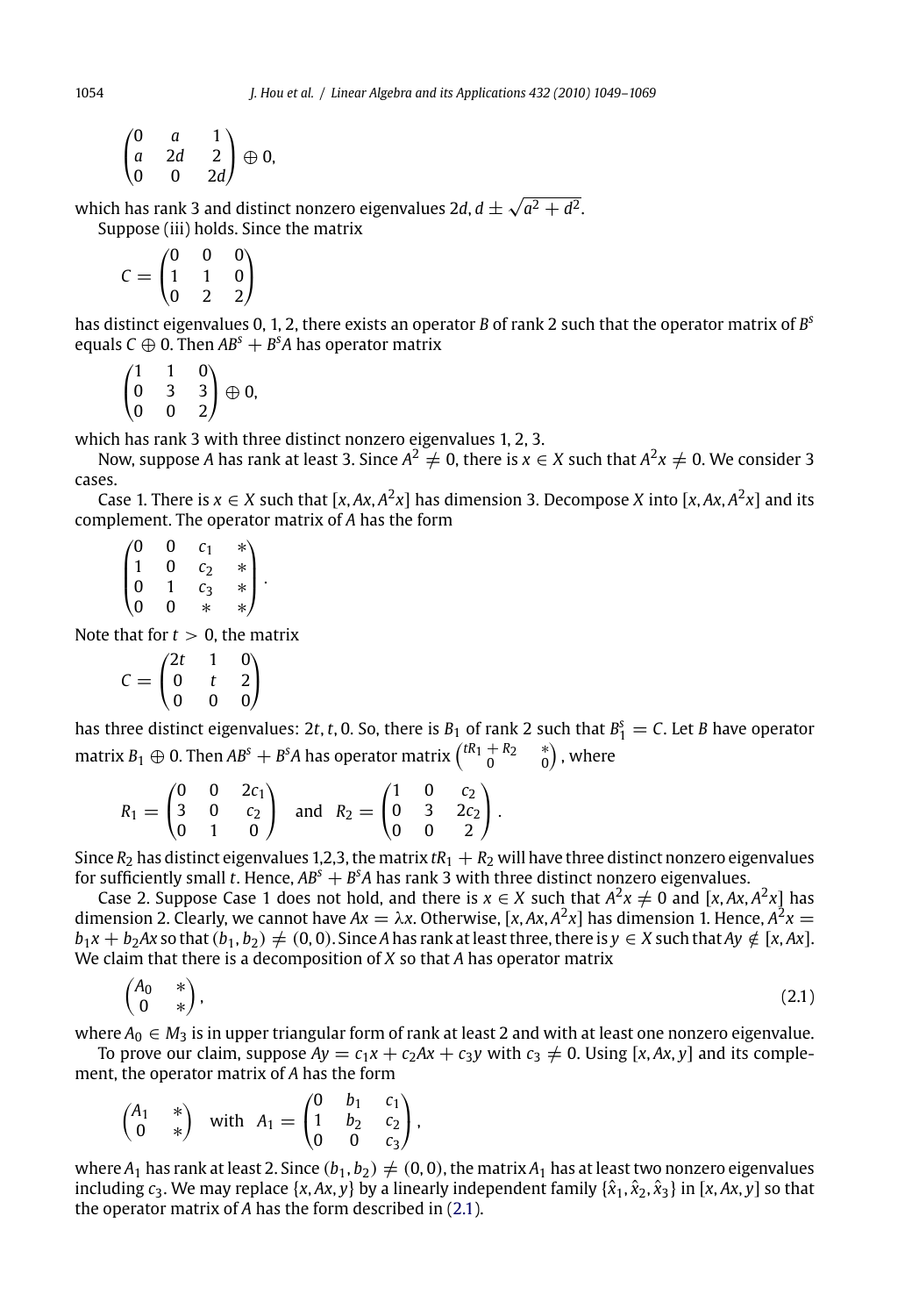Next, suppose  $Av \notin [x, Ax, y]$ . Note that  $[y, Ay, A^2y]$  has dimension 2 by our assumption in Case 2. In this subcase,  $Ay \neq \lambda y$ . So,  $A^2y = d_1y + d_2Ay$  with  $(d_1, d_2) \neq (0, 0)$ . With respect to [*x*, *Ax*, *y*, *Ay*] and its complement in *X*, the operator matrix of *A* has the form

$$
\begin{pmatrix} A_2 & * \\ 0 & * \end{pmatrix} \text{ with } A_2 = \begin{pmatrix} 0 & b_1 \\ 1 & b_2 \end{pmatrix} \oplus \begin{pmatrix} 0 & d_1 \\ 1 & d_2 \end{pmatrix}.
$$

Since  $(b_1, b_2) \neq (0, 0)$  and  $(d_1, d_2) \neq (0, 0)$ ,  $A_2$  has rank at least 2 and at least 2 nonzero eigenvalues. We may choose an independent family  $\{\tilde{x}_1, \tilde{x}_2, \tilde{x}_3, \tilde{x}_4\}$  in [*x*, *Ax*, *y*, *Ay*] so that the operator matrix of  $A_2$  with respect to  $[\tilde{x}_1, \tilde{x}_2, \tilde{x}_3, \tilde{x}_4]$  is in upper triangular form, whose leading 3-by-3 submatrix  $A_0$  has rank at least 2 and has at least one nonzero eigenvalue. So, the operator matrix of *A* with respect to  $[\tilde{x}_1, \tilde{x}_2, \tilde{x}_3]$  and its complement has the form described in (2.2). So, our claim is verified.

Now, if  $A_0$  in (2.2) is invertible, then there is *B* with operator matrix  $B_1 \oplus 0$ , where  $B_1 =$ diag  $(1, b_2, b_3)$ , and  $AB^s + B^sA$  has operator matrix

$$
\begin{pmatrix}A_0B_1^s+B_1^sA_0&*\\0&0\end{pmatrix},
$$

which has rank 3 with three distinct nonzero eigenvalues. Suppose  $A_0$  is singular. Since  $A_0$  in (2.2) has rank two and at least one nonzero eigenvalue, we may assume that  $A_0$  has the forms

|  | $\begin{pmatrix} a & 0 & b \\ 0 & 0 & 0 \\ 0 & 0 & c \end{pmatrix}$ or $\begin{pmatrix} a & 0 & 0 \\ 0 & 0 & 1 \\ 0 & 0 & 0 \end{pmatrix}$ . |  |  |
|--|----------------------------------------------------------------------------------------------------------------------------------------------|--|--|

In each case, we can use the arguments in the proof when *A* has rank 2 to choose *B* with operator matrix  $B_1 \oplus 0$  so that  $B_1 \in M_3$  and  $AB^s + B^sA$  has operator matrix

$$
\begin{pmatrix}A_0B_1^s+B_1^sA_0&*\\0&0\end{pmatrix},
$$

which is a rank 3 operator with three distinct nonzero eigenvalues.

Case 3. Suppose [*x*, *Ax*, *A*2*x*] has dimension one for any nonzero *x* in *X*. Then *A* is a scalar operator. Let *B* have operator matrix diag  $(1, 2, 3) \oplus 0$ . Then  $AB<sup>s</sup> + B<sup>s</sup>A$  has rank 3 and three distinct nonzero eigenvalues.  $\square$ 

**Corollary 2.3.** *Suppose s is a positive integer*. *Let X be a complex Banach space X of dimension at least three*, *and let A in* <sup>B</sup>(*X*) *be nonzero*. *The following conditions are equivalent*.

- (a) *A* has rank one, or *A* has rank two such that  $A^2 = 0$ .
- (b)  $\sigma$  (AB<sup>*s*</sup> + B<sup>*s*</sup>A) has at most two distinct nonzero eigenvalues for any B in B(X).
- (c) *There does not exist an operator B with rank at most three such that AB<sup>s</sup>* + *B<sup>s</sup> A has rank at most six with three distinct nonzero eigenvalues*.

**Proof.** (a)  $\Rightarrow$  (b). If *A* has rank one, then (b) clearly holds. If *A* has rank two and  $A^2 = 0$ , then there is a decomposition of *X* such that *A* has operator matrix

$$
\begin{pmatrix} 0_2 & I_2 & 0 \ 0_2 & 0_2 & 0 \ 0 & 0 & 0 \end{pmatrix}.
$$

So, for any *B* in *A* such that  $B^s$  has operator matrix

$$
\begin{pmatrix} B_{11} & B_{12} & B_{13} \ B_{21} & B_{22} & B_{23} \ B_{31} & B_{32} & B_{33} \end{pmatrix},
$$

*AB<sup>s</sup>* + *B<sup>s</sup> A* has operator matrix

$$
\begin{pmatrix} B_{21} & B_{22} + B_{11} & B_{23} \\ 0 & B_{21} & 0 \\ 0 & B_{31} & 0 \end{pmatrix},
$$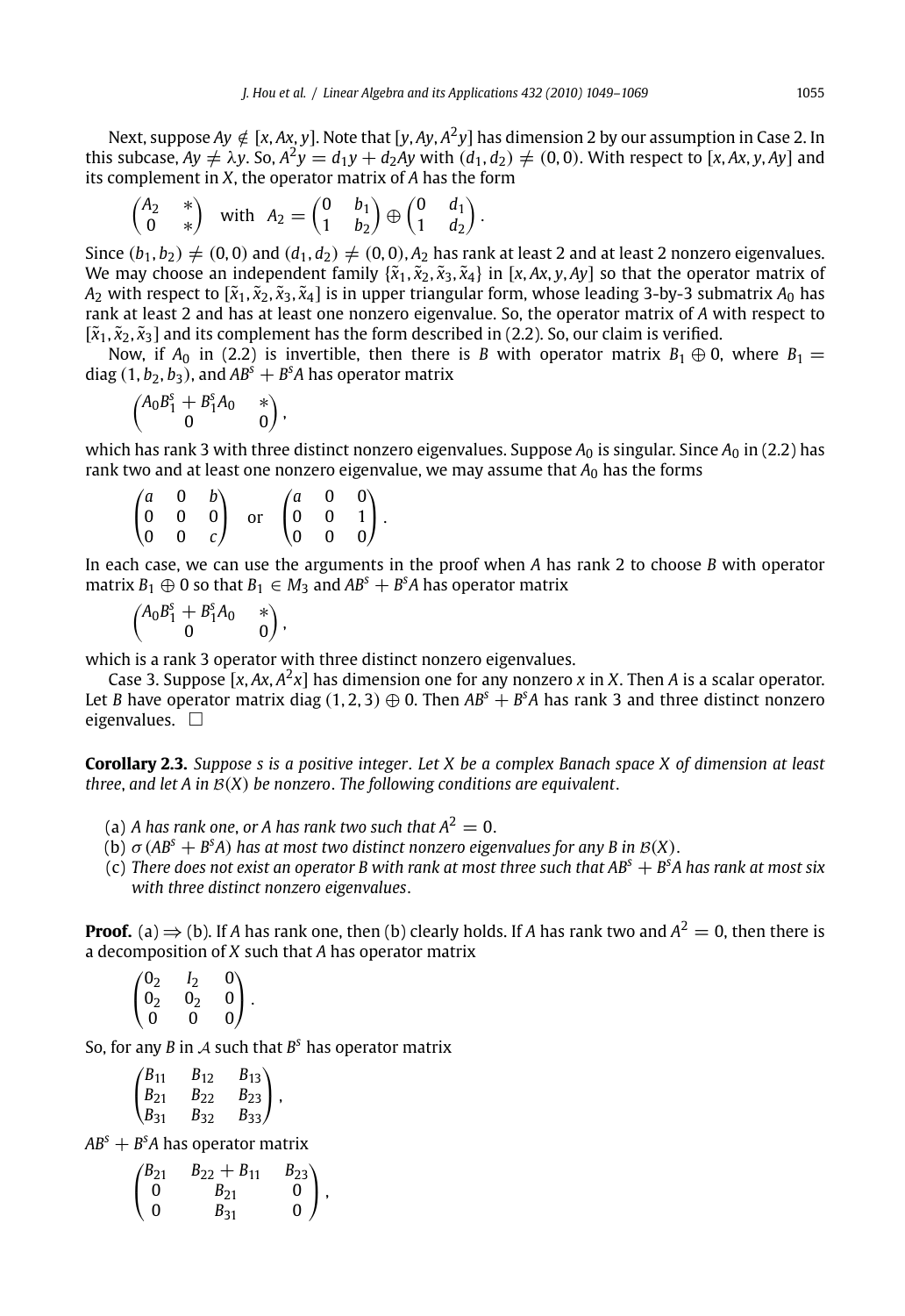whose nonzero eigenvalues are the same as those of  $B_{21} \in M_2$ . Thus, there are at most two nonzero distinct eigenvalues.

The implication (b)  $\Rightarrow$  (c) is clear.

Finally, we verify the implication (c)  $\Rightarrow$  (a). If (c) holds, by Lemma 2.2, we see that *A* is either rank 1 or  $A^2 = 0$ . If  $A^2 = 0$ , we claim that A has rank at most 2. If it is not true, then we can find  $x_1, x_2, x_3$  in *X* such that  $\{Ax_1, Ax_2, Ax_3\}$  is linearly independent. Then with respect to  $[x_1, x_2, x_3, Ax_1, Ax_2, Ax_3]$  and its complement, the operator matrix of *A* has the form

$$
\begin{pmatrix} 0_3 & 0_3 & * \\ I_3 & 0_3 & * \\ 0 & 0 & * \end{pmatrix}.
$$

Let  $B \in \mathcal{B}(X)$  have rank 3 with three distinct nonzero eigenvalues such that  $B^s$  has operator matrix

$$
\begin{pmatrix} D & D \\ 0_3 & 0_3 \end{pmatrix} \oplus 0, \text{ with } D = \text{diag}(1, 2, 3).
$$

Then  $AB^s + B^sA$  has rank 6 and 3 distinct eigenvalues. O[ur c](#page-1-0)onclusion follows.  $\Box$ 

# **3. Maps preserving spectrum of generalized Jordan products [of lo](#page-20-0)w rank**

Theorem 1.2 clearly follows from the special case below, by considering  $A_{i_p} = A$  and all other  $A_{i_q} =$ *B*.

**Theorem 3.1.** *Suppose a map*  $\Phi : A_1 \rightarrow A_2$  *between standard operator algebras satisfies* 

$$
\sigma(\Phi(B)^{r}\Phi(A)\Phi(B)^{s} + \Phi(B)^{s}\Phi(A)\Phi(B)^{r}) = \sigma(B^{r}AB^{s} + B^{s}AB^{r}),
$$
\n(3.1)

*whenever A or B has rank at most one*. *Suppose also that the range of* Φ *contains all operators in* <sup>A</sup><sup>2</sup> *of rank at most 3. Then one of the two assertions in Theorem 1.2 holds with*  $m = r + s + 1$ *.* 

We note that the case when  $s = r > 0$  has been verified in [12]. So, unless specified otherwise, we will assume  $s > r \geqslant 0$  in the rest of this section. In below, we first show that  $\Phi$  in Theorem 3.1 is injective.

For a Banach space *X* denote by  $\mathcal{I}_1(X)$  the set of all rank one idempotent operators in  $\mathcal{B}(X)$ . In other words,  $\mathcal{I}_1(X)$  consists of all bounded operators  $x \otimes f$  with  $x \in X, f \in X^*$  and  $\langle x, f \rangle = f(x) = 1$ .

**Lemma 3.2.** *Let*  $A, A' \in B(X)$  *for some Banach space X. Suppose* 

 $\langle Ax, f \rangle = 0$  *if and only if*  $\langle A'x, f \rangle = 0$ ,  $\forall x \otimes f \in \mathcal{I}_1(X)$ .

*Then*  $A' = \lambda A$  for some scalar  $\lambda$ .

**Proof.** First suppose there is a nonzero *x* in *X* such that  $Ax = \alpha x$  for some nonzero scalar  $\alpha$ . Then for any  $f$  in  $X^*$  with  $\langle x,f\rangle\neq 0$ , we have  $\langle Ax,f\rangle\neq 0$ , and thus  $\langle A'x,f\rangle\neq 0$ . Hence,  $A'x=\beta x$  for some nonzero scalar β, and *Ax*, *<sup>A</sup> x* are linearly dependent.

Then suppose  $\{x, Ax\}$  is linearly independent. Choose any  $x \otimes f$  in  $\mathcal{I}_1(X)$  with  $\langle Ax, f \rangle = 0$ . Then for any *g* in  $X^*$  with  $\langle x, g \rangle = 0$ , we have  $\langle x, f + g \rangle = 1$ . If  $\langle Ax, g \rangle = 0$  then  $\langle Ax, f + g \rangle = 0$ , and thus  $\langle A'x, f + g \rangle = 0$ . This eventually gives  $\langle A'x, g \rangle = 0$ . Thus, together with the assumption, we see that  $Ax$ ,  $A'x$  are linearly dependent again.

If *A* has rank one then the assertion is plain. Assume *Ax*, *Ay* are linearly independent for some *x*, *y* in X. Then  $A'x = \lambda_x Ax$ ,  $A'y = \lambda_y Ay$  and  $A'(x + y) = \lambda_{x+y}A(x + y)$  for some scalars  $\lambda_x$ ,  $\lambda_y$  and  $\lambda_{x+y}$ . This forces  $\lambda_x = \lambda_y = \lambda_{x+y}$ . So the assertion follows.  $\Box$ 

**Lemma 3.3.** *Suppose r and s are nonnegative integers with*  $(r, s) \neq (0, 0)$ . *Let X be a complex Banach space. If A, A*<sup> $\prime$ </sup>  $\in$  *B*(*X*) *satisfy* 

 $\sigma(B^rAB^s + B^sAB^r) = \sigma(B^rA'B^s + B^sA'B^r), \quad \forall B \in \mathcal{I}_1(X),$ 

*then*  $A = A'$ .

<span id="page-7-0"></span>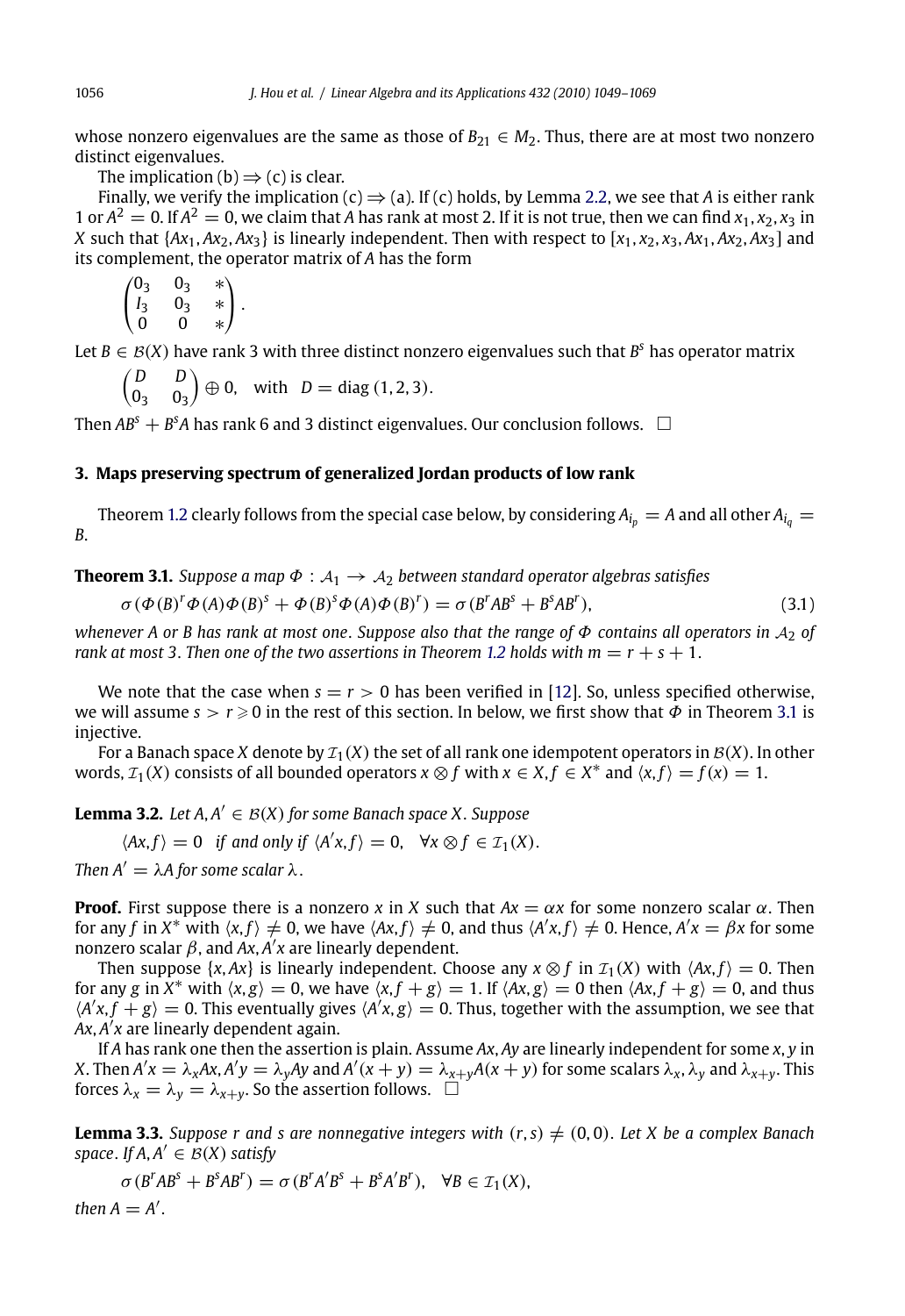<span id="page-8-0"></span>**Proof.** We may suppose that  $A' \neq 0$  since it is obvious that  $\sigma(B^rAB^s + B^sAB^r) = \{0\}$  for all rank one idempotents *B* implies that  $A = 0$ .

Assume first that  $s \ge r > 0$ . Then the assumption implies that  $\sigma(BAB) = \sigma(BA'B)$  and hence  $f(Ax) = \text{tr}(BAB) = \text{tr}(B\overline{A'B}) = f(A'x)$  $f(Ax) = \text{tr}(BAB) = \text{tr}(B\overline{A'B}) = f(A'x)$  $f(Ax) = \text{tr}(BAB) = \text{tr}(B\overline{A'B}) = f(A'x)$  for all rank one idempotents  $B = x \otimes f$ . By Lemma 3.2, we see that  $A' = A$ .

Assume then that  $s > r = 0$  and write the rank-one idempotent *B* in the form  $B = x \otimes f$  with  $\langle x, f \rangle = 1$ . Then  $AB^s + B^sA = AB + BA$ , and either

- (i) tr  $(AB + BA)$  is the sum of the elements in  $\sigma(AB + BA)$ , or
- (ii)  $AB + BA$  has rank two and a repeated nonzero [eige](#page-7-0)nvalue so that tr  $(AB + BA)$  is twice the sum of the elements in  $\sigma$  (AB + BA).

Therefore, tr  $(AB + BA) = 0$  if and only if  $\sigma(AB + BA) = \{0\}$  or  $\{\alpha, -\alpha, 0\}$  for some nonzero  $\alpha$ . Since  $\sigma$  (AB + BA) =  $\sigma$  (A<sup>'</sup>B + BA'), we see that tr (AB + BA) = 0 if and only if tr (A'B + BA') = 0. It follows fro[m](#page-7-0) Lemma 3.2 again that  $A' = \lambda A$  for some scalar  $\lambda$ . But the spectrum [co](#page-7-0)incidence implies  $\lambda = 1.$   $\Box$ 

As a direct consequence of Lemma 3.3 and the condition (3.1), we have

**Corollary 3.4.** Let  $\Phi$  satisfy the hypothesis of Theorem 3.1. Then  $\Phi$  is injective, and  $\Phi(0) = 0$ .

In the following, we present the proof of Theorem 3.1 in several steps.

3.1. **The case** dim  $X_2 = 1$ . We claim dim  $X_1 = 1$ . Suppose on contrary that dim  $X_1 \ge 2$ . Let  $\Phi(A) =$  $\lambda_A\in\mathbb{C}.$  Then for the rank one idempotent  $B=\begin{pmatrix}1&0\0&0\end{pmatrix}\oplus 0$  in  $\mathcal{A}_1$  we have by (3.1) that  $\lambda_B^{r+s+1}=1.$ Moreover,

 $\sigma(B^sAB^r + B^rAB^s) = \sigma(2\lambda_A\lambda_B^{r+s}), \quad \forall A \in \mathcal{A}_1.$ 

If  $r=0$  then  $BA+AB={2a\choose c}\oplus 0$  for any  $A={a\choose c-d}\oplus 0$  in  $\mathcal{A}_1.$  In particular,  $BA+AB$  can have two distinct eigenvalues for some choices of *a*, *b*, *c*. This contradiction forces dim  $X_1 = 1$ . If  $r > 0$  then we will have

$$
\text{tr}(BAB) = \lambda_A \lambda_B^{r+s}, \quad \forall A \in \mathcal{A}_1.
$$

Thus

$$
\Phi(A) = \lambda_A = \lambda_B \text{tr}(BAB), \quad \forall A \in \mathcal{A}_1.
$$

Using another rank one idempotent  $B'$  in place of  $B$  we will have the same conclusion. Hence,

$$
\lambda_B \text{tr} (BAB) = \lambda_{B'} \text{tr} (B'AB'), \quad \forall A \in \mathcal{A}_1.
$$

This is possible only when dim  $X_1 = 1$ . In both cases, we see that  $\Phi : \mathbb{C} \to \mathbb{C}$  is an algebra isomorphism given by  $\Phi(\alpha) = \lambda \alpha$  with  $\lambda^{r+s+1} = 1$ .

3.2. **The case** dim  $X_2 = 2$ . We first claim that dim  $X_1 \ge 2$ . Suppose on contrary that dim  $X = 1$ . Write  $\Phi(\alpha) = A_{\alpha}$ . By (3.1),

$$
\sigma(A_{\beta}^{s}A_{\alpha}A_{\beta}^{r} + A_{\beta}^{r}A_{\alpha}A_{\beta}^{s}) = \{2\alpha\beta^{r+s}\}, \ \forall \alpha, \beta \in \mathbb{C}.
$$

By the subjectivity of  $\phi$ , we assume  $A_\alpha = \begin{pmatrix} 1 & 0 \ 0 & 2 \end{pmatrix}$ . Then  $A_\alpha^{r+s+1}$  has two distinct eigenvalues 1 and 2*r*+*s*+1, a contradiction.

The following lemma verifies Theorem 3.1 for the case when  $\dim X_2 = 2$ . Indeed, similar arguments can be used to study the cases when  $2 \leq \dim X_2 \leq \dim X_1 < \infty$ . Anyway, we will use a unified arguments for all the cases when  $\dim X_2 \geqslant 3$  in the next subsection.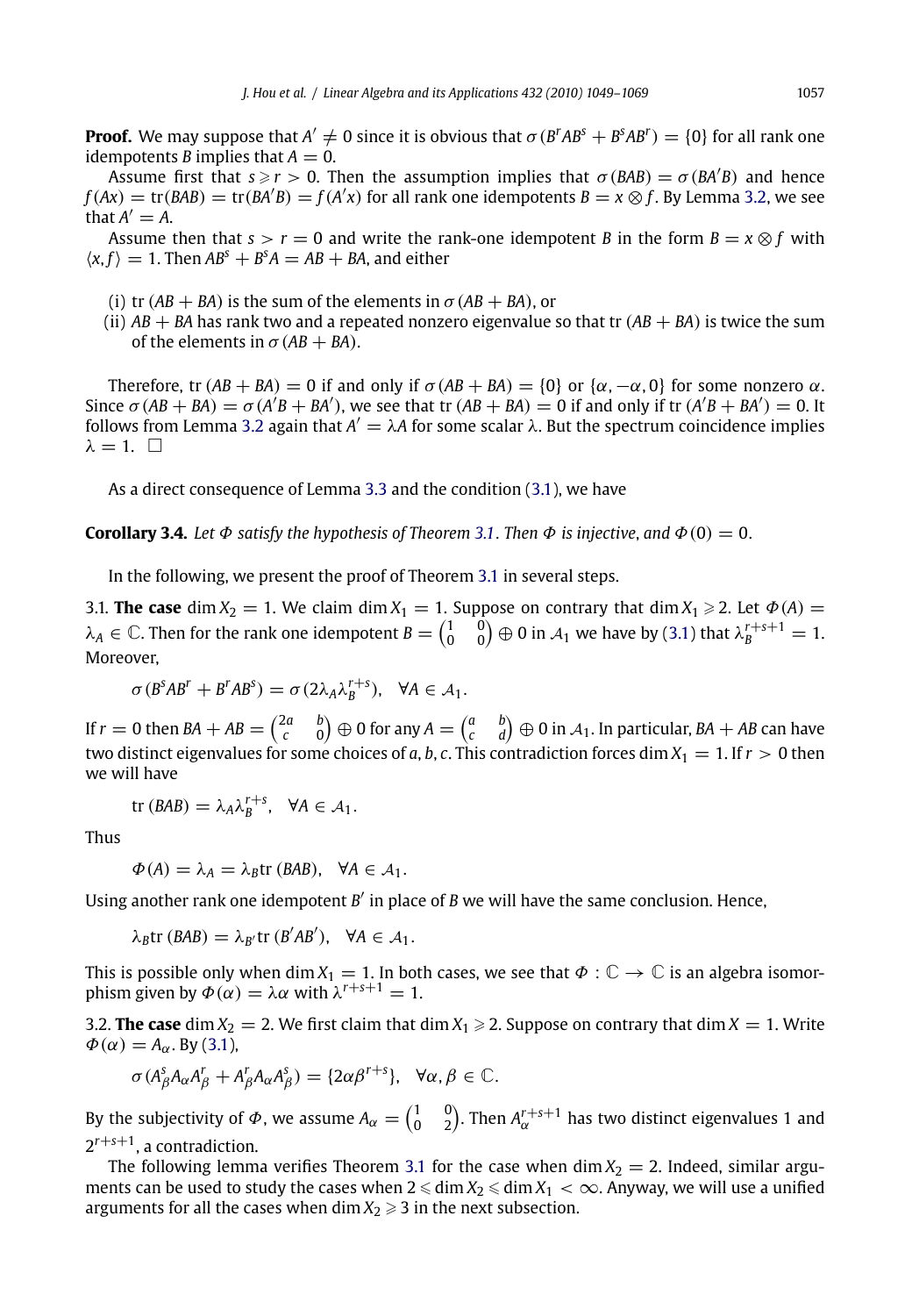**Lemma 3.5.** Let n  $\geqslant$  2 be a cardinal number. Denote by  $\mathcal{V}_n$  either a standard operator algebra on a Banach *space of dimension n*, *or the Jordan algebra of all self-adjoint bounded operators on a Hilbert space of dimension n. Denote by M<sub>2</sub> the algebra of all*  $2 \times 2$  *matrices. Let*  $\Phi : \mathcal{V}_n \to M_2$  *satisfy* 

$$
\sigma(B^rAB^s + B^sAB^r) = \sigma(\Phi(B)^r\Phi(A)\Phi(B)^s + \Phi(B)^s\Phi(A)\Phi(B)^r),
$$
\n(3.2)

*whenever A and B in*  $V_n$  *have rank one. Then n* = 2, *and there is an mth root of unity*,  $\lambda$ , *and an invertible operator S such that* Φ *assumes either the form*

$$
\Phi(X) = \lambda S^{-1} X S \quad \text{or} \quad \Phi(X) = \lambda S^{-1} X^t S.
$$

**Proof.** We first note that  $V_n$  contains a copy of  $V_2$ . So we can assume that  $\Phi$  is a map from  $V_2$  into  $M_2$ . Let *A* be a rank one orthogonal projection. Then  $B \in V_2$  satisfies

$$
[\text{tr}(A^rBA^s + A^sBA^r)]^2 \neq 4 \det(A^rBA^s + A^sBA^r)
$$

if and only if  $A^rBA^s + A^sBA^r$  has distinct eigenvalues. Thus, the set  $S$  of all such matrices  $B$  form an open dense set of  $V_2$ . Thus, for four linearly independent rank one orthonormal projections  $A_1$ ,  $A_2$ ,  $A_3$ ,  $A_4$ , we get a dense set  $S$  of matrices  $B \in V_2$  such that  $A_j^rBA_j^s + A_j^rBA_j^s$  has two distinct eigenvalues for  $j = 1, \ldots, 4$ . For each  $B \in S$ , the rank at most two operator  $A^rBA^s + A^sBA^r$  has two distinct eigenvalues, and so is  $\Phi(A)^r \Phi(B) \Phi(A)^s + \Phi(A)^s \Phi(B) \Phi(A)^r$  for all  $A \in \{A_1, \ldots, A_4\}$  and  $B \in S$ . It follows that for  $m = r + s + 1$ 

$$
2\text{tr}(AB) = 2\text{tr}(A^{m-1}B) = \text{tr}(A^rBA^s + A^sBA^r)
$$
  
= 
$$
\text{tr}(\Phi(A)^r\Phi(B)\Phi(A)^s + \Phi(A)^s\Phi(B)\Phi(A)^r) = 2\text{tr}(\Phi(A)^{m-1}\Phi(B))
$$

for all  $A \in \{A_1, ..., A_4\}$  and  $B \in S$ . For  $X = (x_{ij}) \in M_2$ , let  $v(X) = (x_{11} x_{12} x_{21} x_{22})^t$ . Form the  $4 \times 4$ matrices

$$
R = [v(A_1)|v(A_2)|v(A_3)|v(A_4)]^t,
$$

and

$$
\widehat{R} = [v(\Phi(A_1)^m)|v(\Phi(A_2)^m)|v(\Phi(A_3)^m)|v(\Phi(A_4)^m)]^t.
$$

Then

 $Rv(B^t) = \widehat{R}v(\Phi(B^t))$ , for all  $B \in S$ .

Pick a linearly independent set  ${B_1, B_2, B_3, B_4}$  in S. If

 $T = [v(B_1)|v(B_2)|v(B_3)|v(B_4)],$ 

and

$$
\widehat{T} = [v(\Phi(B_1))|v(\Phi(B_2))|v(\Phi(B_3))|v(\Phi(B_4))],
$$

then

$$
RT = \widehat{RT}.
$$

Since the left side is the product of two invertible matrices, the two matrices on the right side are invertible. So,  $\hat{R}^{-1}Rv(B) = v(\Phi(B))$  for all  $B \in S$ . Consider the linear map  $\hat{\Phi}: \mathcal{V}_2 \to M_2$  such that

$$
\widehat{R}^{-1}Rv(B)=v(\widehat{\Phi}(B)).
$$

Then

$$
\sigma(A^rBA^s + A^sBA^r) = \sigma(\widehat{\Phi}(A)^r \widehat{\Phi}(B) \widehat{\Phi}(A)^s + \widehat{\Phi}(A)^s \widehat{\Phi}(B) \widehat{\Phi}(A)^r)
$$

for all  $A, B \in S$ . By the continuity of  $X \mapsto \sigma(X)$ , we see that the set equality holds for all  $A, B \in V_2$ . Let  $A=B$  be a rank one orthogonal projection. Since  $\sigma(A^{m+1})=\sigma(\hat{\phi}(A)^{m+1})$ , we see that  $\widehat{\phi}(A)$  is similar to  $\lambda$ diag(1, 0) with  $\lambda^{m+1} = 1$ . By a connectedness argument, we see that such  $\lambda$  is the same for every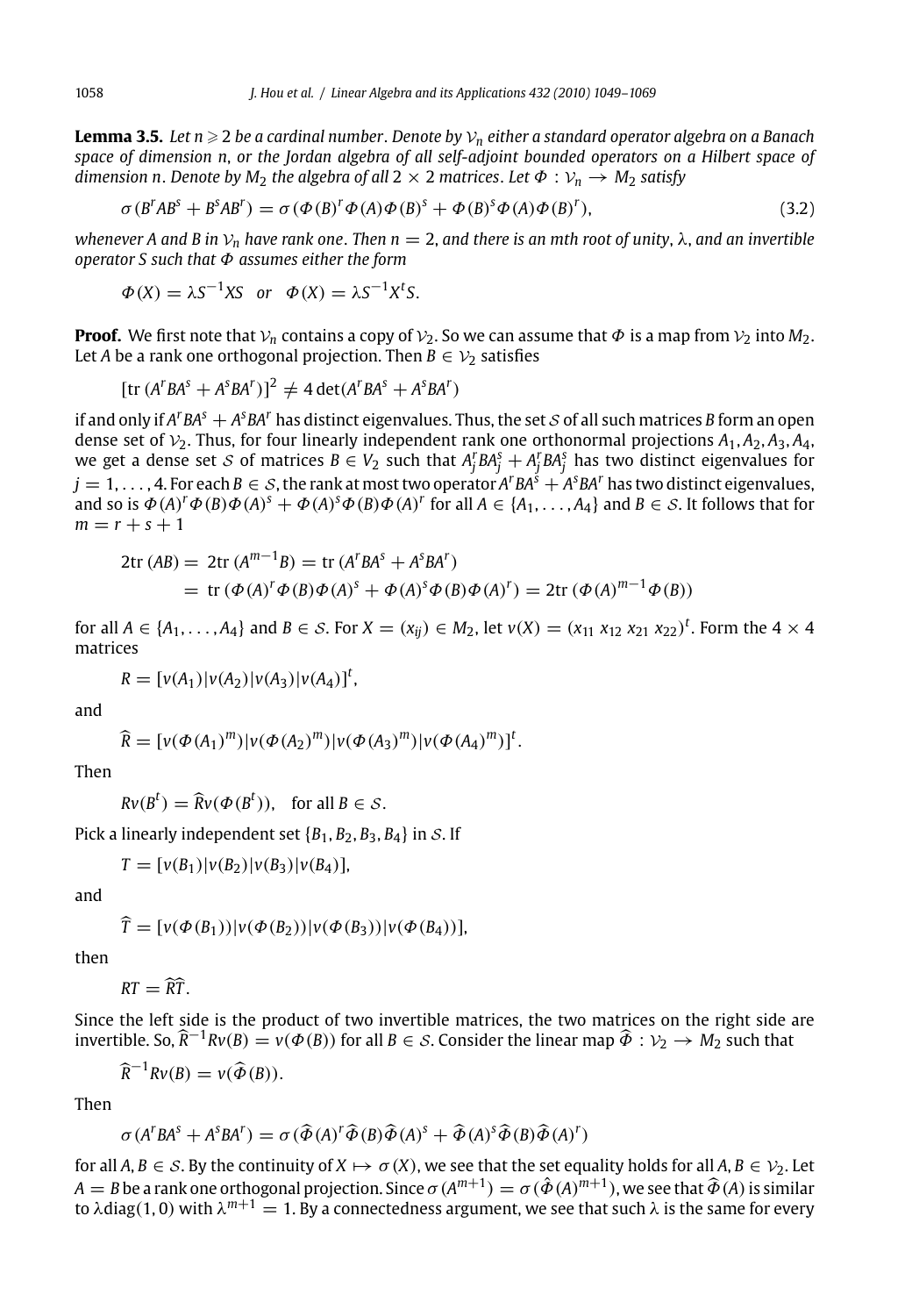<span id="page-10-0"></span>rank one orthogonal projection. Dividing  $\Phi$  by  $\lambda$ , we can assume  $\lambda = 1$ . By Lemma 3.3, we see that  $\widehat{\Phi}$ sends exactly zero to zero. In case *A* is a rank one square zero matrix,  $\sigma(\widehat{\Phi}(A)^m) = \sigma(A^m) = \{0\}$ , and thus  $\widehat{\Phi}(A)$  is also a rank one square zero matrix.

Write every invertible self-adjoint matrix *A* in  $V_2$  as a [line](#page-7-0)ar sum of two ortho[gon](#page-8-0)al rank one projections. By (3.2), we see that  $\hat{\Phi}$  sends orthogonal rank one projections to orthogonal rank one projections. Hence  $\widehat{\Phi}(A^2) = \widehat{\Phi}(A)^2$  for all self-adjoint 2 × 2 matrices. It follows that  $\widehat{\Phi}(AB + BA)$  =  $\hat{\hat{\Phi}}(A)\hat{\Phi}(B) + \hat{\Phi}(B)\hat{\Phi}(A)$  for all self-adjoint 2  $\times$  2 matrices. If  $\mathcal{V}_2 = M_2$  then  $\hat{\Phi}((A + iB)^2) = \hat{\Phi}(A^2) + \hat{\Phi}(A^2)$  $i\widehat{\Phi}(AB+BA)+\widehat{\Phi}(B^2)=\widehat{\Phi}(A+iB)^2$ , whenever *A*, *B* are self-adjoint 2  $\times$  2 matrices. Consequently,  $\widehat{\Phi}$ has the standard form  $X \mapsto S^{-1}XS$  or  $X \mapsto S^{-1}X^tS$ , where *S* is an invertible 2  $\times$  2 matrix. Note that  $\Phi(X) = \widehat{\Phi}(X)$  for all  $X \in S$ . We may modify f and assume that  $\Phi(X) = X$  for all  $X \in S$ . So, for any  $X \in \mathcal{V} \setminus \mathcal{S}$ ,

$$
\sigma(B^rXB^s + B^sXB^r) = \sigma(B^r\Phi(X)B^s + B^s\Phi(X)B^r)
$$

for all  $B \in S$ . One can then argue that  $\Phi(X) = X$  by Lemma 3.3. Finally, by Corollary 3.4 we see that  $\Phi$  is injective, and thus  $n = 2$ .  $\Box$ 

3.3. **The case** dim  $X_2 \ge 3$ . Here are some technical lemmas.

**Lemma 3.6.** *Let X be a complex Banach space and A* ∈  $B(X)$ . *Assume that*  $x \otimes f \in B(X)$  *is a rank one idempotent. Then the at most rank two operator*  $A(x \otimes f) + (x \otimes f)A$  has

- (1) *a nonzero repeated eigenvalue if and only if*  $\langle Ax, f \rangle \neq 0$  *and*  $\langle A^2x, f \rangle = 0$ ;
- (2) *two distinct nonzero eigenvalues if and only if*  $\langle A^2x, f \rangle \neq 0$  *and*  $\langle A^2x, f \rangle \neq \langle Ax, f \rangle^2$ .

**Proof.** (1) Assume that  $B = A(x \otimes f) + (x \otimes f)A = Ax \otimes f + x \otimes A^*f$  has rank two and a nonzero repeated eigenvalue  $\lambda$ . Then  $\langle Ax, f \rangle = \frac{1}{2} \text{tr}(A(x \otimes f) + (x \otimes f)A) = \lambda \neq 0$ . Furthermore, let  $u = Ax \lambda x$  and  $g = A^*f - \lambda f$ . Then  $\langle x, g \rangle = \langle u, f \rangle = 0$ . In a space decomposition with basic vectors *u*, *x*, the operator *B* has a matrix form

$$
B=\begin{pmatrix}0&1\\ \langle u,g\rangle&2\lambda\end{pmatrix}\oplus 0.
$$

Hence, the spectrum of *B* contains the zeros of  $t^2-2\lambda t-\langle u,g\rangle$ , which gives the repeated eigenvalue  $\lambda$  of the operator. We have  $\langle u, g \rangle = -\lambda^2$ . So,  $\langle A^2x, f \rangle = \langle Ax, A^*f \rangle = \lambda^2 + \langle u, g \rangle = 0$ .

Conversely, if  $\langle Ax, f \rangle = \lambda \neq 0$  and  $\langle A^2x, f \rangle = 0$ , then  $Ax = \lambda x + u$  and  $A^*f = \lambda f + g$  with  $\langle u, f \rangle = 0$  $\langle x, g \rangle = 0$  and  $\langle u, g \rangle = -\lambda^2$ . This implies that  $\lambda$  is a repeated nonzero eigenvalue of *Ax* ⊗ *f* + *x* ⊗ *A*<sup>\*</sup>*f*.

(2) Use the same notations as in the proof of (1). If  $A(x \otimes f) + (x \otimes f)A$  has two distinct nonzero eigenvalues, then, by (1),  $\langle A^2x,f\rangle = \langle Ax,A^*f\rangle = \lambda^2 + \langle u,g\rangle = \langle Ax,f\rangle^2 + \langle u,g\rangle \neq 0$  and  $\langle u,g\rangle \neq 0$ . Thus,  $\langle A^2x,f\rangle \neq \langle Ax,f\rangle^2$ . The converse is clear.  $\Box$ 

**Lemma 3.7.** Let X be a complex Banach space of dimension at least two, and let  $A_i \in B(X)$  with  $A_i^2 \neq 0$ ,  $i =$ 1, 2, 3. Then, the set of rank one idempotent operators  $P \in B(X)$  satisfying that every  $A_iP + PA_i$ ,  $i = 1, 2, 3$ , *has two distinct nonzero eigenvalues is dense in the set of all rank one idempotents in*  $B(X)$ .

**Proof.** Let *P* = *x*  $\otimes$  *f* be a rank one idempotent. By Lemma 3.6, if *AP* + *PA* does not have two distinct nonzero eigenvalues, then  $\langle A^2x,f\rangle=0$  or  $\langle A^2x,f\rangle=\langle Ax,f\rangle^2$ . Let  $\varepsilon>0$  be a small positive number. Assume  $\langle A^2x,f\rangle = 0$ . If  $A^2x \neq 0$ , take  $h \in X^*$  such that  $\langle A^2x,h\rangle \neq 0$  and let  $P_{\varepsilon} = (1 + \varepsilon \langle x,h \rangle)^{-1}x \otimes$  $(f + \varepsilon h)$ ; if  $A^2x = 0$  and there exists  $u \in X$  such that  $\langle A^2u, f \rangle \neq 0$ , let  $P_{\varepsilon} = (1 + \varepsilon \langle u, f \rangle)^{-1} (x + \varepsilon u) \otimes$ *f*; if  $A^2x = 0$  and there exists no  $u \in X$  such that  $\langle A^2u, f \rangle \neq 0$ , take *u* and *h* such that  $\langle A^2u, h \rangle \neq 0$ and let  $P_{\varepsilon} = \langle x + \varepsilon u, f + \varepsilon h \rangle^{-1} (x + \varepsilon u) \otimes (f + \varepsilon h)$ . If  $\langle A^2x, f \rangle = \langle Ax, f \rangle^2 \neq 0$ , take any *u* so that  $\{x, u\}$  is linearly independent and  $\langle Au, f \rangle \neq 0$ , and let  $P_{\varepsilon} = (1 + \varepsilon \langle u, f \rangle)^{-1} (\chi + \varepsilon u) \otimes f$ . In any case, for sufficient small  $\varepsilon$ , the rank one idempotent  $P_{\varepsilon} = x_{\varepsilon} \otimes f_{\varepsilon}$  satisfies that  $\langle A^2 x_{\varepsilon}, f_{\varepsilon} \rangle \neq 0$ ,  $\langle A^2 x_{\varepsilon}, f_{\varepsilon} \rangle \neq 0$  $\langle Ax_{\varepsilon}, f_{\varepsilon} \rangle^2$ ,  $\lim_{\varepsilon \to 0} ||x_{\varepsilon} - x|| = 0$  and  $\lim_{\varepsilon \to 0} ||f_{\varepsilon} - f|| = 0$ .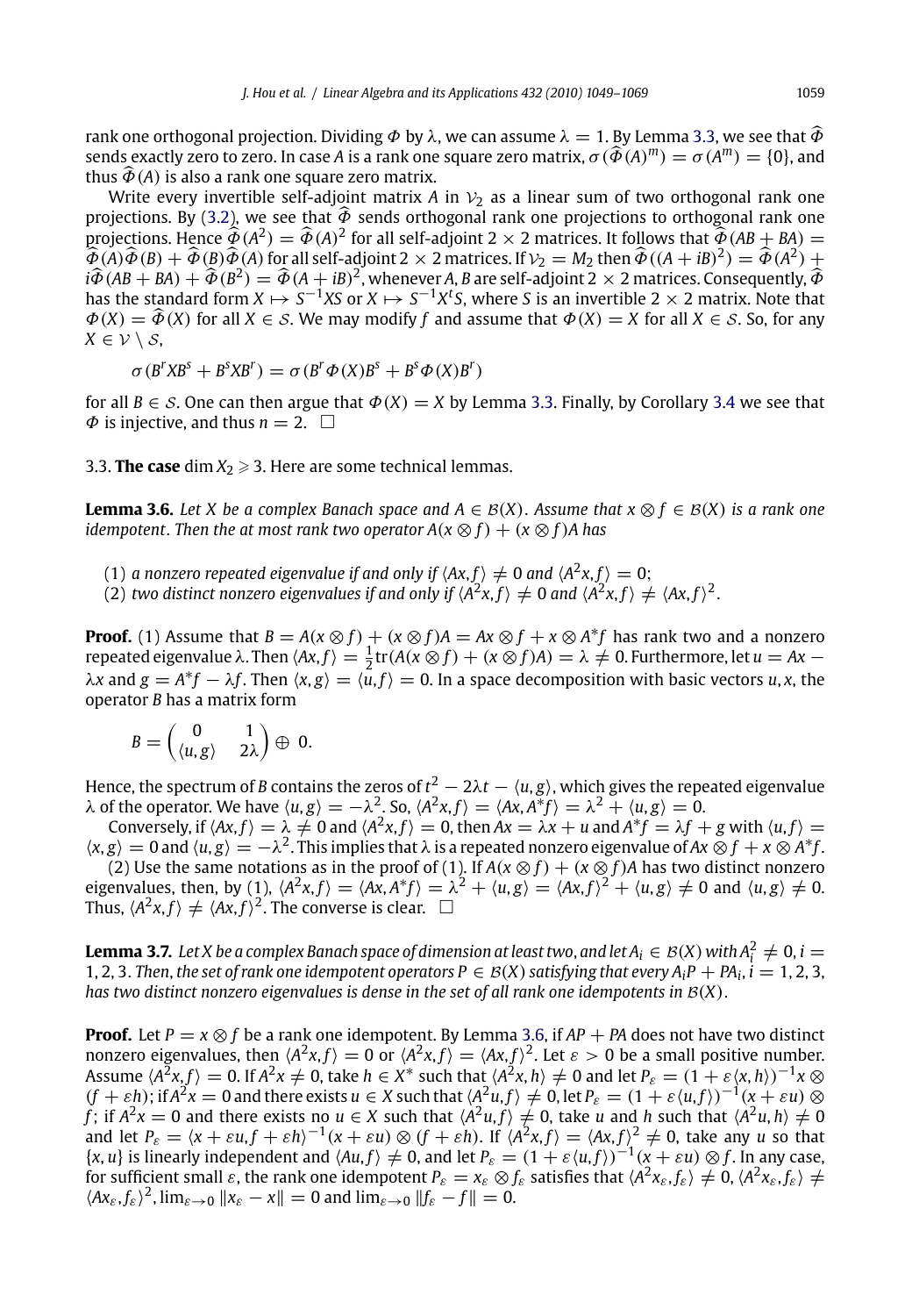For given  $A_i$ ,  $i = 1, 2, 3$ , in the lemma, and for any given positive number  $\delta > 0$ , by Lemma 3.6, we have to show that for any rank one idempotent *P* there exists a rank one idempotent  $Q = u \otimes h$  with *|P* − *Q*|*|* < δ such that  $\langle A_i^2 u, h \rangle \neq 0$  and  $\langle A_i^2 u, h \rangle \neq \langle A_i u, h \rangle^2$ , *i* = 1, 2, 3.

Given  $\delta > 0$ . If the rank one operator  $P = x \otimes f$  is such that  $\langle A_1^2 x, f \rangle = 0$  or  $\langle A_1^2 x, f \rangle = \langle A_1 x, f \rangle^2$ , then, by what has been proved in the previous paragraph, there exists a rank one idempotent  $Q_1 =$  $u_1\otimes h_1$  such that  $||P-Q_1||<\frac{1}{3}\delta$ ,  $\langle A_1^2u_1,h_1\rangle\neq 0$  and  $\langle A_1^2u_1,h_1\rangle\neq \langle A_1u_1,h_1\rangle^2$ . If both  $\langle A_i^2u_1,h_1\rangle\neq 0$ and  $\langle A_i^2u_1, h_1\rangle \neq \langle A_iu_1, h_1\rangle^2$  hold for  $i=2,3$ , then we are done. If, say,  $\langle A_2^2u_1, h_1\rangle = 0$  or  $\langle A_2^2u_1, h_1\rangle = 0$  $\langle A_2 u_1, h_1 \rangle^2$ , there exists a rank one idempotent  $Q_2 = u_2 \otimes h_2$  with

$$
||u_1 - u_2|| < \max \left\{ \frac{\delta}{6||h_1||}, \frac{1}{4||A||^2||h_1||} |\langle A^2 u_1, h_1 \rangle| \right\},\,
$$

and

$$
||h_1 - h_2|| < \max \left\{ \frac{\delta}{6(||u_1|| + 1)}, \frac{1}{4||A||^2(||u_1|| + 1)} |\langle A^2 u_1, h_1 \rangle| \right\}
$$

such that  $\langle A_2^2 u_2, h_2 \rangle \neq 0$  and  $\langle A_2^2 u_2, h_2 \rangle \neq \langle A_2 u_2, h_2 \rangle^2$ . Then  $||Q_1 - Q_2|| < \frac{1}{3}\delta, \langle A_1^2 u_2, h_2 \rangle \neq 0$ , and  $\langle A_1^2u_2, h_2 \rangle \neq \langle A_1u_2, h_2 \rangle^2$ . If  $\langle A_2^2u_2, h_2 \rangle \neq 0$  and  $\langle A_3^2u_2, h_2 \rangle \neq \langle A_3u_2, h_2 \rangle^2$ , then we are done since  $\|P - P\|$  $Q_2|| < \frac{2}{3}\delta$ ; if  $\langle A_3^2u_2, h_2\rangle = 0$  or  $\langle A_3^2u_2, h_2\rangle = \langle A_3u_2, h_2\rangle^2$ , one may repeat the above process and find  $Q_3 = u_3 \otimes h_3$  such that  $||Q_2 - Q_3|| < \frac{1}{3}\delta$ ,  $\langle A_i^2 u_3, h_3 \rangle \neq 0$  and  $\langle A_i^2 u_3, h_3 \rangle \neq \langle A_i u_3, h_3 \rangle^2$  for all  $i = 1, 2, 3$ . Consequently, we get the desired  $Q = Q_3$  as  $||P - Q_3|| < \delta$ .

**Lemma 3.8.** *Let X be a Banach space of dimension at least 2. Let P, Q in*  $\mathcal{I}_1(X)$  *be such that*  $\sigma$  (*PQ* + *QP*) =  ${0}$ . *Then PQ* = 0 = *QP* if and only if there does not exist R in  $I_1(X)$  such that  $(PR + RP)/2$ ,  $(QR +$ *RQ*)/2 ∈  $\mathcal{I}_1(X)$ .

**Proof.** Let  $P$ ,  $Q \in \mathcal{I}_1(X)$  such that  $PQ = 0 = QP$ . Then there is a decomposition of *X* so that *P* and *Q* have operator matrices

diag  $(1, 0) \oplus 0$  and diag  $(0, 1) \oplus 0$ .

Then for any  $R \in \mathcal{I}_1(X)$  such that  $(PR + RP)/2 \in \mathcal{I}_1(X)$ , the (1,1) entry of the operator matrix of *R* equals 1, and the off-diagonal part of the first row or the first column of the operator matrix of *R* must be zero to ensure that *PR* + *RP* has rank one. Hence, *R* has operator matrix

|  |  | $\begin{pmatrix} 1 & * & * \\ 0 & 0 & 0 \\ 0 & 0 & 0 \end{pmatrix} \quad \text{or} \quad \begin{pmatrix} 1 & 0 & 0 \\ * & 0 & 0 \\ * & 0 & 0 \end{pmatrix}.$ |  |  |
|--|--|--------------------------------------------------------------------------------------------------------------------------------------------------------------|--|--|

Similarly, if  $(QR + RQ)/2 \in \mathcal{I}_1(X)$ , then *R* has operator matrix

|  |  |  | $\begin{pmatrix} 0 & 0 & 0 \\ * & 1 & * \\ 0 & 0 & 0 \end{pmatrix} \ \ \text{or} \ \ \begin{pmatrix} 0 & * & 0 \\ 0 & 1 & 0 \\ 0 & * & 0 \end{pmatrix}.$ |
|--|--|--|----------------------------------------------------------------------------------------------------------------------------------------------------------|

Thus, we cannot have  $R \in \mathcal{I}_1(X)$  such that both  $(PR + RP)/2$ ,  $(QR + RQ)/2 \in \mathcal{I}_1(X)$ .

Conversely, suppose  $P$ ,  $Q \in \mathcal{I}_1(X)$  are such that  $\sigma(PQ + QP) = \{0\}$ . If  $PQ \neq 0$  or  $QP \neq 0$ , then there is a decomposition of *X* so that *P* has operator matrix diag (1, 0) ⊕ 0 and *Q* has operator matrix

|  | $\begin{pmatrix} 0 & 1 & 0 \\ 0 & 1 & 0 \\ 0 & 0 & 0 \end{pmatrix}$ or $\begin{pmatrix} 0 & 0 & 0 \\ 1 & 1 & 0 \\ 0 & 0 & 0 \end{pmatrix}$ . |  |  |
|--|----------------------------------------------------------------------------------------------------------------------------------------------|--|--|

Let *R* have operator matrix

|  | $\begin{pmatrix} 1 & 0 & 0 \\ 1 & 0 & 0 \\ 0 & 0 & 0 \end{pmatrix}$ or $\begin{pmatrix} 1 & 1 & 0 \\ 0 & 0 & 0 \\ 0 & 0 & 0 \end{pmatrix}$ . |  |  |
|--|----------------------------------------------------------------------------------------------------------------------------------------------|--|--|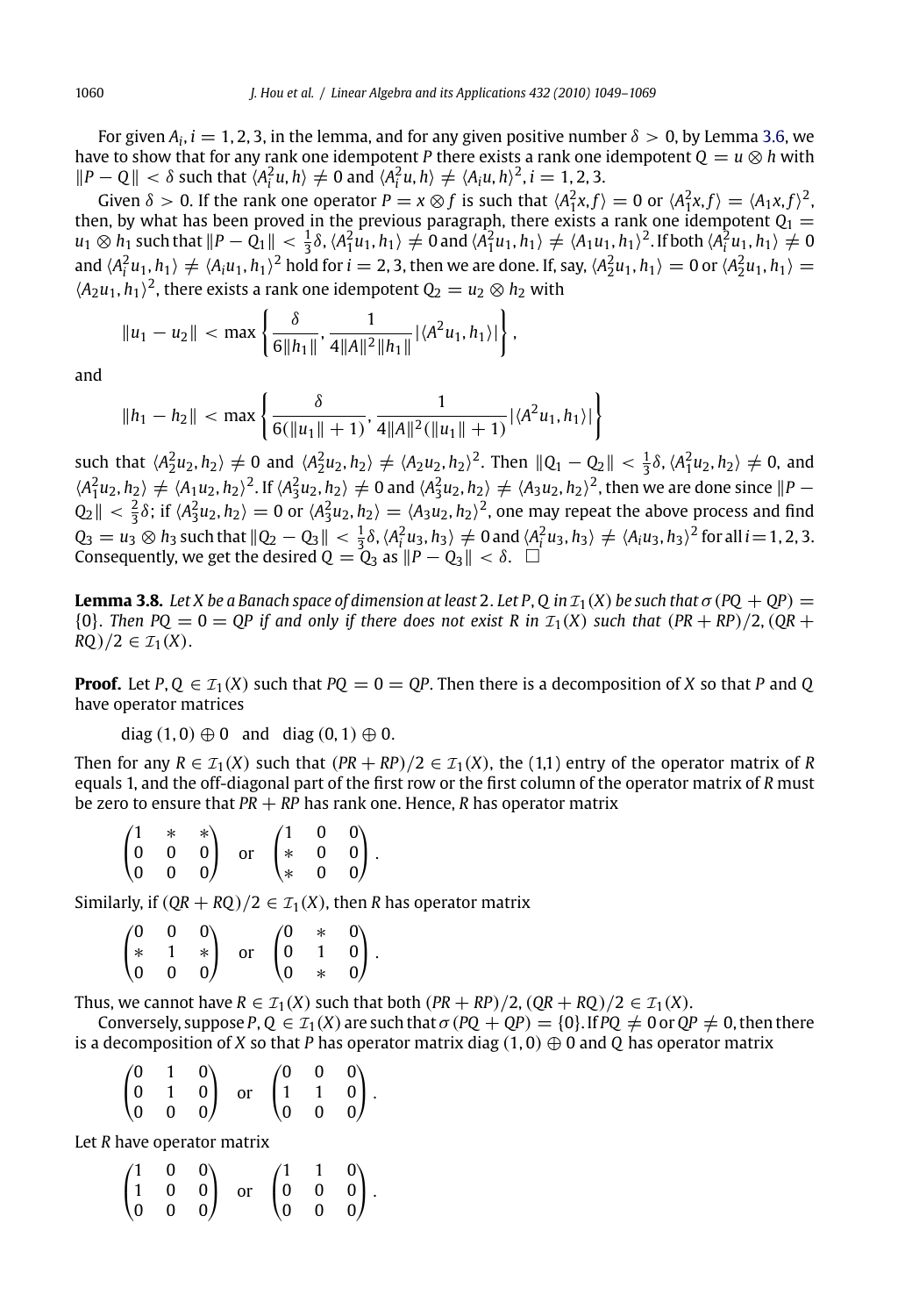<span id="page-12-0"></span>Then  $PR + RP$  has operator matrix

|  |  | $\begin{pmatrix} 2 & 0 & 0 \\ 1 & 0 & 0 \\ 0 & 0 & 0 \end{pmatrix} \quad \text{or} \quad \begin{pmatrix} 2 & 1 & 0 \\ 0 & 0 & 0 \\ 0 & 0 & 0 \end{pmatrix},$ |  |  |
|--|--|--------------------------------------------------------------------------------------------------------------------------------------------------------------|--|--|

and  $QR + RQ$  has operator matrix

|  |  | $\begin{pmatrix} 1 & 1 & 0 \\ 1 & 1 & 0 \\ 0 & 0 & 0 \end{pmatrix}$ or $\begin{pmatrix} 1 & 1 & 0 \\ 1 & 1 & 0 \\ 0 & 0 & 0 \end{pmatrix}$ . |  |  |
|--|--|----------------------------------------------------------------------------------------------------------------------------------------------|--|--|

Hence,  $(PR + RP)/2$ ,  $(QR + RQ)/2 \in I_1(X)$ . □

For a Banach space *X* and a ring automorphism  $\tau$  of  $\mathbb{C}$ , if an additive map  $T : X \rightarrow X$  satisfies *T*( $\lambda$ *x*) = *τ*( $\lambda$ )*Tx* for all complex  $\lambda$  and all vectors *x*, we say that *T* is *τ*-linear. The following result can be proved by a similar argument as the proof of the main result in [18]; see also [5, Lemma 3], [19, Theorems 2.3 and 2.4].

**Lemma 3.9.** *Let X* and *Y be complex Banach spaces with dimension at least 3. Let*  $\Phi$  :  $\mathcal{I}_1(X) \to \mathcal{I}_1(Y)$  *be a bijective map with the property that*

$$
PQ = QP = 0
$$
 if and only if  $\Phi(P)\Phi(Q) = \Phi(Q)\Phi(P) = 0$ 

*for all P, Q in*  $\mathcal{I}_1(X)$ . *Then there exists a ring automorphism*  $\tau$  *of*  $\mathbb C$  *such that one of the following cases holds*.

- (i) *There exists a*  $\tau$ *-linear transformation*  $T : X \rightarrow Y$  *sat[isfyi](#page-7-0)ng* 
	- $\Phi(P) = TPT^{-1}$  for all  $P \in \mathcal{I}_1(X)$ .
- (ii) *There exists a* τ *-linear transformation T* : *<sup>X</sup>*<sup>∗</sup> → *Y satisfying*
	- $\Phi(P) = TP^*T^{-1}$  for all  $P \in \mathcal{I}_1(X)$ .

*If X is infinite dimensional*, *the transformation T is an invertible bounded linear or conjugate linear operator*.

We are now ready to complete the proof of Theorem 3.1. Recall that  $s > r \geqslant 0$  and  $m = r + s + 1$  $1 \geqslant 2$ , and we assume from now on that  $X_2$  has dimension at least 3. *Proof of Theorem* 3.1. Recall that Φ satisfies condition (3.1).

**Claim 1.**  $\Phi$  *is injective*, *and*  $\Phi(0) = 0$ .

It is just Corollary 3.4.

**Claim 2.** *If*  $A \in A_1$  *is a nonzero multiple of a rank one idempotent, then so is*  $\Phi(A)$ . *In particular, if*  $P \in \mathcal{I}_1(X_1)$ , *then*  $\Phi(P) = \mu R$  such that  $R \in \mathcal{I}_1(X_2)$  and  $\mu^m = 1$ . When  $s > r > 0$ , the map  $\Phi$  also sends *square zero rank one operators to square zero rank one operators*.

Let *A*  $\neq$  0 be a nonzero multiple of an idempotent, say *A* =  $\alpha$ *P*, where 0  $\neq \alpha \in \mathbb{C}$  and *P* in  $\mathcal{A}_1$  is a rank one idempotent operator. For any *D* in  $A_2$  of rank at most 3, there is *C* in  $A_1$  such that  $\Phi$  (*C*) = *D*. By Eq.  $(3.1)$  we have

$$
\sigma(D^r\Phi(A)D^s + D^s\Phi(A)D^r) = \sigma(C^rAC^s + C^sAC^r),
$$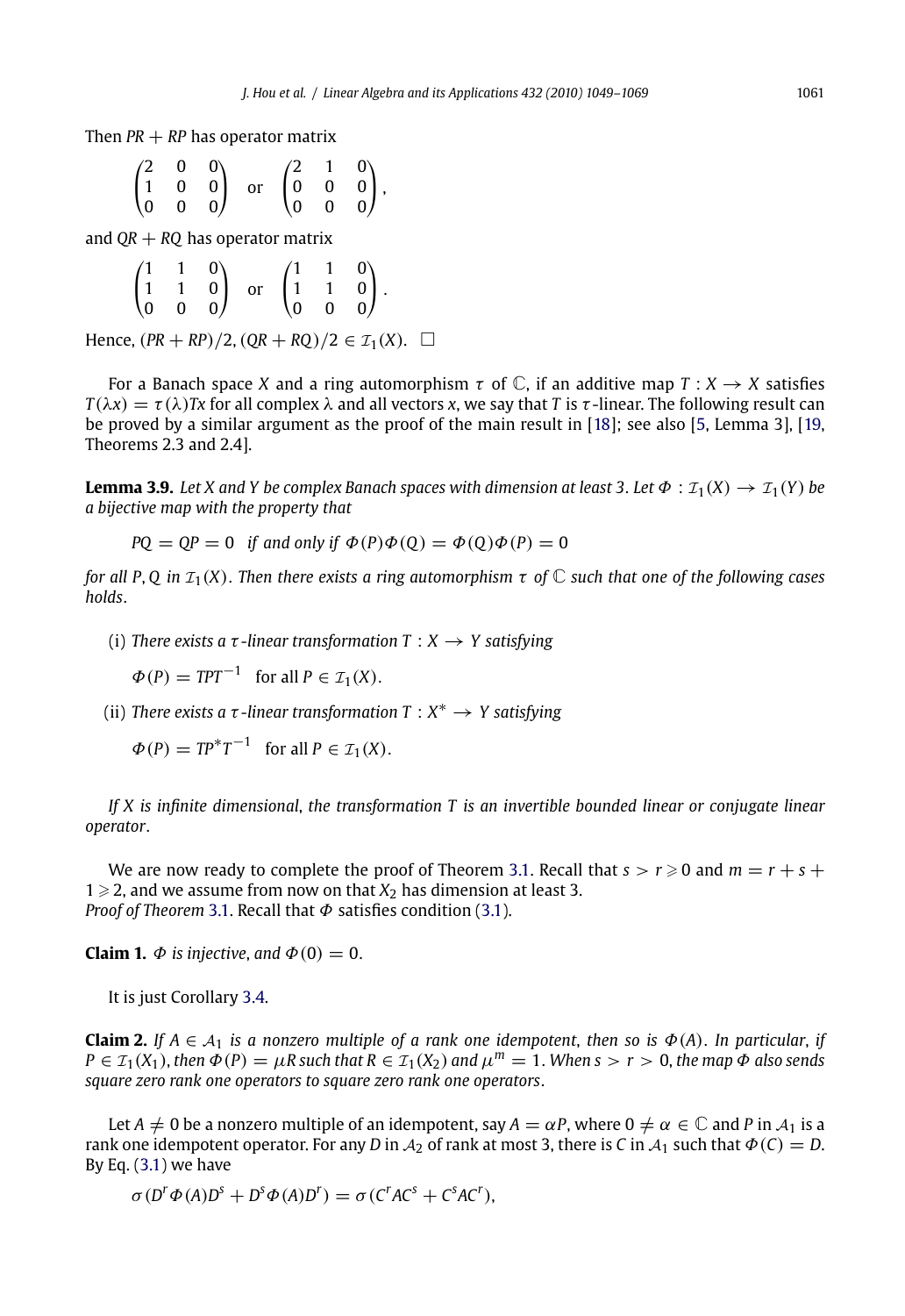which contains 0 and has at most 2 nonzero elements. Putting  $B = A$  in Eq. (3.1), we have  $\sigma (2\Phi(A)^m) =$  $\sigma(2A^m) \neq \{0\}$ . Applying Lemma 2.1 or Corollary 2.3, depending on  $s > r > 0$ , or  $s > r = 0$ , we see that  $\Phi(A)$  is a nonzero multiple of rank one idempotent. Thus  $\Phi$  preserves nonzero multiples of rank one idempotents. If *P* in  $A_1$  is a rank one idempotent, then  $\Phi(P) = \mu R$ , where *R* in  $A_2$  is rank one idempotent and  $\mu \in \mathbb{C}$ . Since  $\sigma(2P^m) = \sigma(2\Phi(P)^m)$ , we see that  $\mu^m = 1$ . The last assertion follows from Lemmas 2.1 and (3.1).

Suppose that  $s > r > 0$ . In this case,  $\Phi$  sends rank one [oper](#page-20-0)ators to rank one operators by Claim 2. Observe that if  $\Phi(x \otimes f) = y \otimes g$ , by (3.1) [we](#page-7-0) [w](#page-7-0)ill have

$$
\left\langle \phi\left(B\right)^{r+s}y,g\right\rangle = \left\langle B^{r+s}x,f\right\rangle\tag{3.3}
$$

$$
\langle y, g \rangle^{r+s-1} \langle \Phi(B)y, g \rangle = \langle x, f \rangle^{r+s-1} \langle Bx, f \rangle, \quad \forall B \in \mathcal{A}_1.
$$
 (3.4)

Setting  $A = B = x \otimes f$ , we also have

$$
\langle y, g \rangle^{r+s+1} = \langle x, f \rangle^{r+s+1} \,. \tag{3.5}
$$

With these three conditions (3.3)–(3.5) in hand, we can now utilize the proof of [12, Theorem 2.5] to arrive at the desired assertions of Theorem 3.1.

**Conclusion I.** *From now on, we know that the case*  $s > r > 0$  *is done.* 

However, since we shall use some arguments below in the next section, the case  $s > r > 0$  is still considered until we reach Conclusion [II in](#page-7-0) the following.

**Claim 3.**  $\Phi(\alpha A) = \alpha \Phi(A)$ *holds for all A in*  $\mathcal{I}_1(X_1)$  *and*  $\alpha$  *in*  $\mathbb{C}$ *.* 

Denote  $\Phi(A) = C$ . Then, for any  $B \in A_1$ , we h[ave](#page-2-0)

 $\sigma$ ( $\Phi$ (*B*)<sup>*r*</sup> $\Phi$ ( $\alpha$ *A*) $\Phi$ (*B*)<sup>*s*</sup> +  $\Phi$ (*B*)<sup>*s*</sup> $\Phi$ ( $\alpha$ *A*) $\Phi$ (*B*)<sup>*r*</sup>)  $= \sigma (B^r(\alpha A)B^s + B^s(\alpha A)B^r)$ =  $\sigma(\alpha \Phi(B)^r \Phi(A) \Phi(B)^s + \alpha \Phi(B)^s \Phi(A) \Phi(B)^r)$ 

 $= \sigma(\Phi(B)^r(\alpha C)\Phi(B)^s + \Phi(B)^s(\alpha C)\Phi(B)^r)).$ 

Since  $\Phi(A_1)$  contains  $\mathcal{I}_1(X_2)$ , Lemma 3.3 implies  $\Phi(\alpha A) = \alpha C = \alpha \Phi(A)$ .

**Claim 4.** *Suppose*  $\Phi(A)$  *is a rank one idempotent. Then*  $A^2 \neq 0$ .

In the case  $s > r > 0$ , it follows from Lemmas 2.1 and (3.1) that *A* has rank 1. Then by (3.1) again, *A* could not have zero trace. Thus  $A^2 \neq 0$ .

Next, we shall see that it is impossible [to h](#page-10-0)ave  $A^2 = 0$  when  $s > r = 0$ , either. Assuming  $A^2 = 0$ and noting that  $A \neq 0$ , we would have a nonzero *x* in  $X_1$  such that {*x*, *Ax*} is linearly independent. Let *B* = *x*  $\otimes$  *f* be any rank one idempotent on *X*<sub>1</sub> with < *Ax*, *f* > = 1, and thus  $\lambda \Phi$  (*B*) = *y*  $\otimes$  *g*  $\in$  *T*<sub>1</sub>(*X*<sub>2</sub>) is a rank one idempotent on  $X_2$  with some scalar  $\lambda$  such that  $\lambda^m$ =1. If  $AB + BA$  is of rank 1, then either  $\{x, Ax\}$  is linearly dependent or  $\{f, A^*f\}$  is linearly dependent. However,  $A^2 = 0$  would then establish a contradiction  $x = 0$  or  $f = 0$ . On the other hand, as its trace  $2 < Ax, f > = 2$ , the Jordan product *AB* + *BA* has exactly rank 2. By Lemma 3.6(2), we see that *AB* + *BA* cannot have two distinct nonzero eigenvalues. This forces

$$
\sigma(AB + BA) \cup \{0\} = \{0, 1\} = \sigma(\Phi(A)\Phi(B) + \Phi(A)\Phi(B)) \cup \{0\}.
$$
 (3.6)

As  $\Phi(A)$  is a rank one idempotent, Lemma 3.6(1) implies that  $\Phi(A)\Phi(B) + \Phi(A)\Phi(B)$  cannot have a nonzero repeated eigenvalue. Therefore,  $\Phi(A)\Phi(B) + \Phi(A)\Phi(B)$  has rank 1. Consequently, {*y*,  $\Phi(A)y$ } or  $\{g, \Phi(A)^*g\}$  is linearly dependent. Since  $\Phi(A)$  is an idempotent, we have exactly  $y = \Phi(A)y$  or  $g =$  $\Phi(A)^*g$ . Computing trace in (3.6), we have the absurd equality  $1 = 2\lambda < y$ ,  $g \geq 2\lambda$  with  $\lambda^m = 1$ .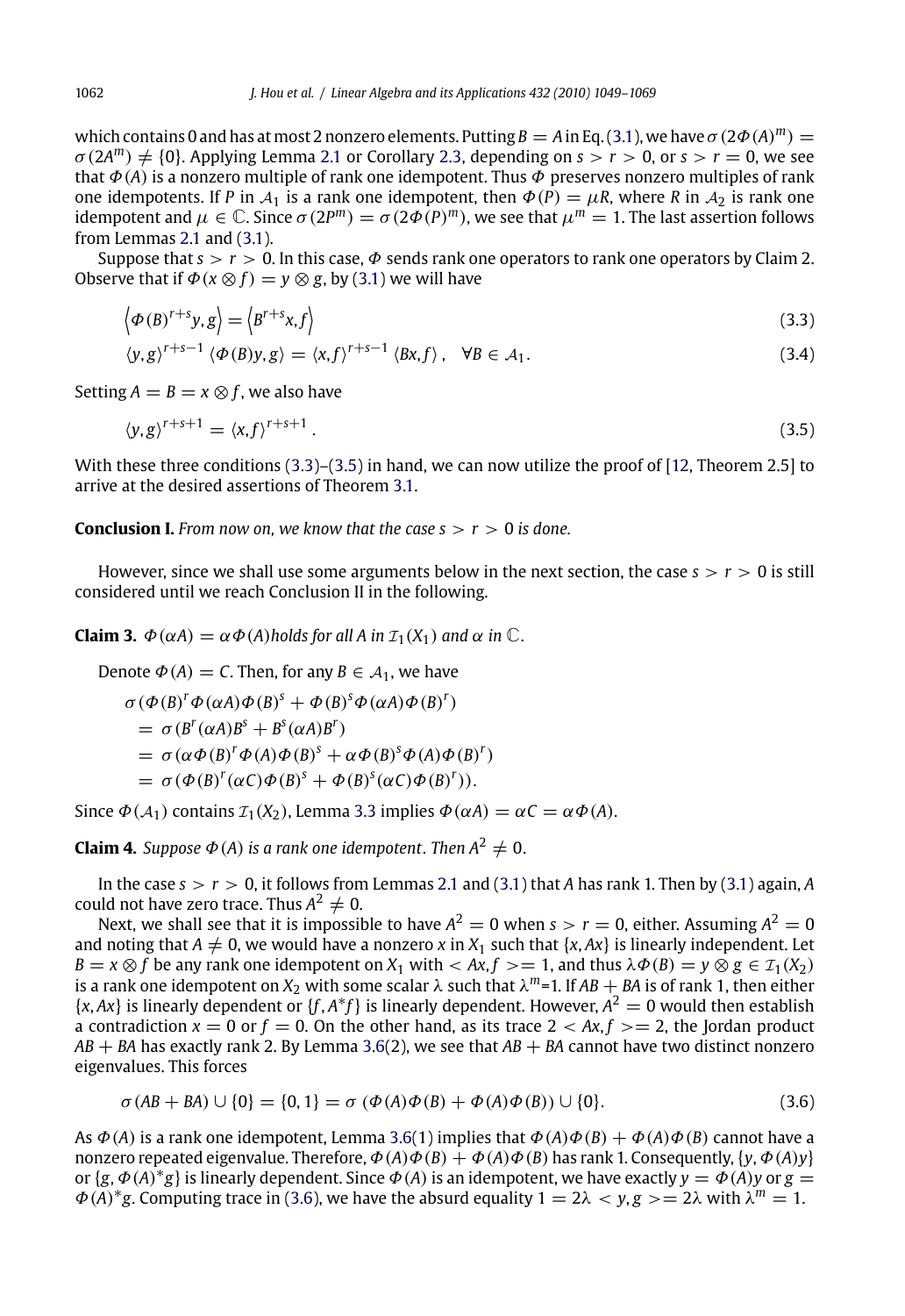**Claim 5.** Let  $\Phi(C) = \Phi(A) + \Phi(B)$ . If  $rs \neq 0$ , then  $C = A + B$ . If  $rs = 0$ , then together with  $A^2 \neq 0$  $0, B^2 \neq 0$  and  $C^2 \neq 0$ , *it implies*  $C = A + B$ .

Let  $W = \Phi(A)$  and  $W' = \Phi(B)$ . For any rank one idempotent  $P \in A_1$ , b[y Cla](#page-7-0)im 2,  $Q = \lambda \Phi(P)$  is a rank one idempotent for some scalar  $\lambda$  with  $\lambda^m = 1$ . It follows from (3.1) that

$$
\sigma(\lambda(Q^r(W+W')Q^s+Q^s(W+W')Q^r))=\sigma(P^rCP^s+P^sCP^r),
$$
  

$$
\sigma(\lambda(Q^rWQ^s+Q^sWQ^r))=\sigma(P^rAP^s+P^sAP^r),
$$

and

$$
\sigma(\lambda(Q^rW'Q^s+Q^sW'Q^r))=\sigma(P^rBP^s+P^sBP^r).
$$

If  $rs \neq 0$ , then the traces of the operators in each side of above equations are the same. This leads to  $\theta$ <sup>2</sup>  $\theta$ <sup>*(wit + without*)</sup>  $\frac{1}{2}$   $\sqrt{p}$   $\left($ *A*  $+$  **B**) $\frac{p}{p}$ 

$$
tr(PCP) = tr(\lambda Q(W + W')Q) = tr(P(A + B)P)
$$

for all rank one idempotents *P* in  $A_1$ . Hence we have  $C = A + B$  by Lemma 3.3.

Assume  $rs = 0$ . Then, for those rank one idempotent operators  $P \in A_1$  such that every one of *CP* + *PC*, *AP* + *PA* and *BP* + *PB* has two distinct nonzero eigenvalues, applying (3.1) and then taking trace, we have

$$
tr(PC) = tr(P(A + B)).
$$
\n(3.7)

By assumption, *A*, *B* and *C* are non square-zero. Lemma 3.7 ensures that (3.7) holds for a dense set of rank one idempotents *P* in  $A_1$ . As a result,  $C = A + B$ .

**Claim 6.** *There exists a scalar*  $\lambda$  *with*  $\lambda^m = 1$  *such that*  $\lambda^{-1}\Phi$  *sends rank one idempotents to rank one idempotents*.

Let *f* be nonzero in  $X_1^*$ . Assume  $\langle x_1, f \rangle = \langle x_2, f \rangle = 0$ , and  $\Phi(x_1 \otimes f) = \lambda_1 P_1$ ,  $\Phi(x_2 \otimes f) = \lambda_2 P_2$ , and  $\Phi\left(\left(\frac{x_1+x_2}{2}\right)\otimes f\right)=\lambda_3P_3$  for some rank one idempotents  $P_1,P_2,P_3$  and scalars  $\lambda_1,\lambda_2,\lambda_3$  with  $\lambda_1^m = \lambda_2^m = \lambda_3^m = 1$ . By Claims 3–5, we have

$$
2\lambda_3 P_3 = \lambda_1 P_1 + \lambda_2 P_2.
$$

Comparing traces, we have

 $2\lambda_3 = \lambda_1 + \lambda_2$ . Since  $\lambda_1^m = \lambda_2^m = \lambda^m = 1$ , we have

$$
\lambda_1=\lambda_2=\lambda_3.
$$

Denote this common value by  $\lambda_f$ . Similarly, for any nonzero *x* in  $X_1$  we will have an *m*th root  $\lambda_x$  of unity depending only on *x* such that

 $\Phi(x \otimes f) = \lambda_x Q_{x \otimes f}$ 

for some rank one idempotent  $Q_{x\otimes f}$  whenever  $f(x) = 1$ .

Now consider any two rank one idempotents  $x_1 \otimes f_1$  and  $x_2 \otimes f_2$  in  $A_1$ . We write  $x_1 \otimes f_1 \sim x_2 \otimes f_2$ if there is a scalar λ with  $λ<sup>m</sup> = 1$  such that  $λΦ(x<sub>i</sub> ⊗ f<sub>i</sub>)$  is a rank one idempotent for  $i = 1, 2$ . In case  $\alpha = \langle x_1, f_2 \rangle \neq 0$ , we see that

$$
x_1 \otimes f_1 \sim x_1 \otimes \frac{f_2}{\alpha} = \frac{x_1}{\alpha} \otimes f_2 \sim x_2 \otimes f_2.
$$

In case  $\langle x_1, f_2 \rangle = \langle x_2, f_1 \rangle = 0$ , we also have

$$
x_1 \otimes f_1 \sim (x_1 + x_2) \otimes f_1 \sim (x_1 + x_2) \otimes f_2 \sim x_2 \otimes f_2.
$$

**Conclusion II.** *By Claim 6, without loss of generality, we assume that* Φ *preserves rank one idempotents. By Conclusion I, it suffices to deal with the case*  $s > r = 0$  *in the sequel.* 

**Claim 7.** *If*  $\Phi(A) \in A_2$  *is a rank one idempotent, then*  $A \in A_1$  *is a rank one idempotent.*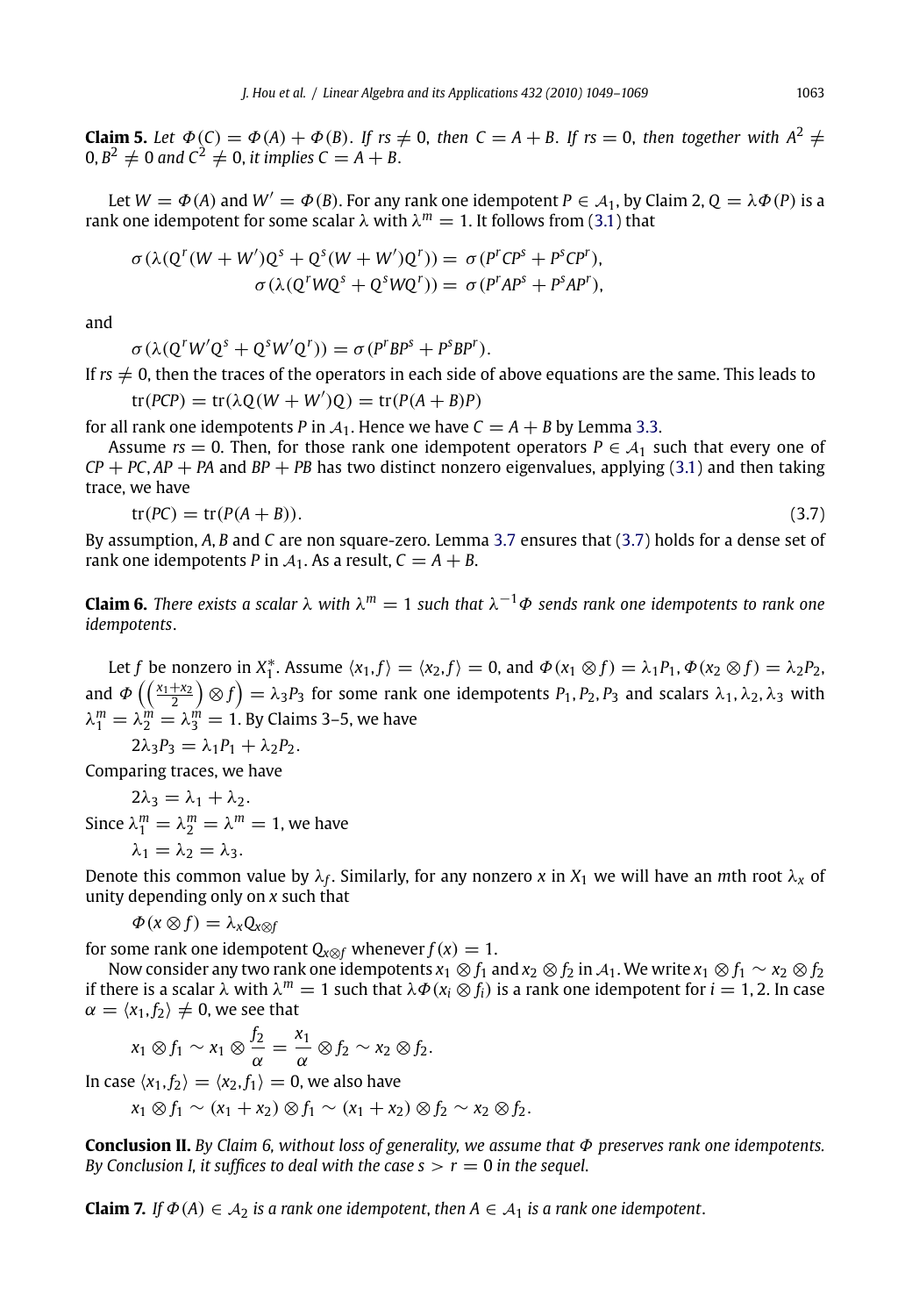Suppose Φ(*A*) is a rank one idempotent. If *A* is of rank one, then Claims 1 and 3 ensure that *A* is a rank one idempotent. Now we suppose *A* has rank at least 2, and we want to derive a contradiction. Note that  $A^2 \neq 0$  by Claim 4.

Case 1. Suppose there is an *x* in  $X_1$  such that  $\{x, Ax, A^2x\}$  is linearly independent. Let  $f$  in  $X_1^*$  be such that  $\langle x, f \rangle = \langle Ax, f \rangle = 1$ , but  $\langle A^2x, f \rangle \neq 0$  or 1. Lemma 3.6(2) ensures that  $A(x \otimes f) + (x \otimes f)A$  has 2 distinct nonzero eigenvalues, and so has  $\Phi(A)(y \otimes g) + (y \otimes g)\Phi(A)$  by (3.1), where  $y \otimes g = \Phi(x \otimes g)$ *f*) is a rank one idempotent. Comparing traces, we have  $\langle \Phi(A)y, g \rangle = \langle Ax, f \rangle = 1$ . This contradicts to Lemma 3.6(2), however.

Case 2. Suppose  $\{x, Ax, A^2x\}$  is linearly dependent for all  $x$  in  $X_1$ . Hence, by Kaplansky's Lemma [15,1] there are scalars *a*, *b*, *c*, not all zero, such that  $aA^2 + bA + cI = 0$ .

Subcase 2a. If *A* has rank 2 then *A* has nonzero eigenvalues  $\alpha_1, \alpha_2$  (maybe equal). With respect to a suitable space decomposition, we can assume

$$
A = \begin{pmatrix} \alpha_1 & 0 & 0 \\ 0 & \alpha_2 & 0 \\ 0 & 0 & 0 \end{pmatrix} \text{ or } A = \begin{pmatrix} \alpha_1 & 1 & 0 \\ 0 & \alpha_1 & 0 \\ 0 & 0 & 0 \end{pmatrix}.
$$

Then

$$
A = \alpha_1 e_1 \otimes e_1 + \alpha_2 e_2 \otimes e_2 \text{ or } A = \alpha_1 e_1 \otimes e_1 + \alpha_1 \left(\frac{e_1}{\alpha_1} + e_2\right) \otimes e_2.
$$

By Claims 3 and 5, and Conclusion II, the rank one idempotent

$$
\Phi(A) = \Phi(\alpha_1 e_1 \otimes e_1 + \alpha_2 e_2 \otimes e_2)
$$
  
=  $\alpha_1 \Phi(e_1 \otimes e_1) + \alpha_2 \Phi(e_2 \otimes e_2)$   
=  $\alpha_1 y_1 \otimes g_1 + \alpha_2 y_2 \otimes g_2$ ,

in the first case with rank one idempotents  $y_1 \otimes g_1 = \Phi(e_1 \otimes e_1)$  and  $y_2 \otimes g_2 = \Phi(e_2 \otimes e_2)$ . Observing ranks, we see that  $\{y_1, y_2\}$  or  $\{g_1, g_2\}$  is linearly dependent. On the other hand, as  $\langle e_1, e_2 \rangle \langle e_2, e_1 \rangle = 0$ we see by (3.1) that  $\langle y_2, g_1 \rangle \langle y_1, g_2 \rangle = 0$ . This eventually gives the contradiction  $1 = \langle y_1, g_1 \rangle \langle y_2, g_2 \rangle =$ 0. The second case is similar.

Subcase 2b. Assume *A* has rank at least 3. Since *A* is quadratic, each Jordan block of *A* has order either 1 or 2. Consider the case

$$
A = \begin{pmatrix} \alpha_1 & 1 & 0 & 0 \\ 0 & \alpha_1 & 0 & 0 \\ 0 & 0 & \alpha_2 & 0 \\ 0 & 0 & 0 & * \end{pmatrix}.
$$

Here the nonzero eigenvalues  $\alpha_1, \alpha_2$  of *A* can be equal. Then

$$
Ae_1 = \alpha e_1
$$
,  $Ae_2 = e_1 + \alpha_1 e_2$  and  $Ae_3 = \alpha_2 e_3$ .

Observe

$$
A(e_1 \otimes e_1) + (e_1 \otimes e_1)A = e_1 \otimes (2\alpha_1 e_1 + e_2),
$$
  

$$
A(e_2 \otimes e_2) + (e_2 \otimes e_2)A = (e_1 + 2\alpha_1 e_2) \otimes e_2,
$$

and

$$
A(e_3 \otimes e_3) + (e_3 \otimes e_3)A = 2\alpha_2 e_3 \otimes e_3.
$$

Consider the rank one idempotents  $\Phi(A) = y \otimes g$ , and  $\Phi(e_i \otimes e_i) = y_i \otimes g_i$  for  $i = 1, 2, 3$ . By (3.1), we see that

$$
\sigma((y \otimes g)(y_i \otimes g_i) + (y_i \otimes g_i)(y \otimes g)) \cup \{0\} = \{0, 2\alpha_1\} \text{ or } \{0, 2\alpha_2\}, \text{ for } i = 1, 2, 3.
$$

In particular, by Lemma 3.6(1),

$$
\langle y_i, g \rangle \langle y, g_i \rangle = \alpha_1 \text{ or } \alpha_2, \text{ is not zero, for } i = 1, 2, 3. \tag{3.8}
$$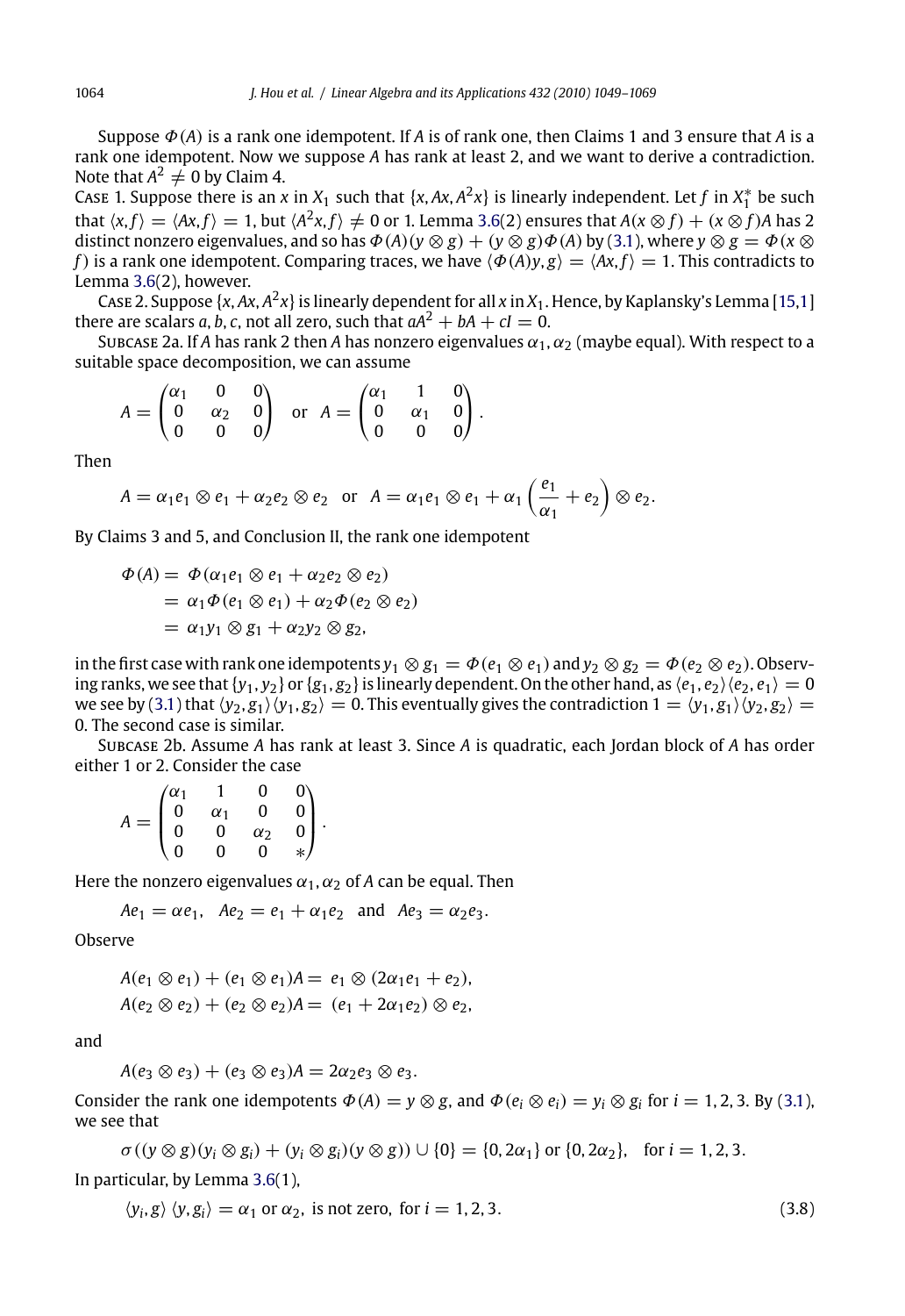But as  $\langle e_i, e_j \rangle \langle e_j, e_i \rangle = 0$ , we have

$$
\langle y_i, g_j \rangle \langle y_j, g_i \rangle = 0 \quad \text{whenever } i \neq j.
$$

On the other hand, Lemma 3.6(1) and (3.8) force all  $(y \otimes g)(y_i \otimes g_i) + (y_i \otimes g_i)(y \otimes g)$  have rank one. Consequently,  $\{y_i, y\}$  or  $\{g, g_i\}$  is linearly dependent for each  $i = 1, 2, 3$ . Eventually, we might have two of  $y_1$ ,  $y_2$ ,  $y_3$  are linearly dependent, or two of  $g_1$ ,  $g_2$ ,  $g_3$  are linearly dependent. Suppose  $y_1$ ,  $y_2$  are dependent. Since  $g_1(y_1) = g_2(y_2) = 1$ , we see that  $\langle y_1, g_2 \rangle \langle y_2, g_1 \rangle = 0$ , which is absurd. We shall reach other contradictions similarly for other possible situations. Analogously, we can also derive a contradiction when we are dealing with the case

|  |  | $A = \begin{pmatrix} \alpha_1 & 0 & 0 & 0 \ 0 & \alpha_1 & 0 & 0 \ 0 & 0 & \alpha_2 & 0 \ 0 & 0 & 0 & * \end{pmatrix} \;\; \text{or} \;\; A = \begin{pmatrix} \alpha_1 & 1 & 0 & 0 & 0 \ 0 & \alpha_1 & 0 & 0 & 0 \ 0 & 0 & \alpha_2 & 1 & 0 \ 0 & 0 & 0 & \alpha_2 & 0 \ 0 & 0 & 0 & 0 & * \end{pmatrix}.$ |  |  |  |
|--|--|-------------------------------------------------------------------------------------------------------------------------------------------------------------------------------------------------------------------------------------------------------------------------------------------------------------|--|--|--|
|  |  |                                                                                                                                                                                                                                                                                                             |  |  |  |
|  |  |                                                                                                                                                                                                                                                                                                             |  |  |  |
|  |  |                                                                                                                                                                                                                                                                                                             |  |  |  |

This completes the verification of Claim 7.

**Claim 8.** *[On](#page-12-0)e of the following statements is true*.

(i) *There exists a bounded invertible linear operator*  $T : X_1 \rightarrow X_2$  *such that* 

$$
\Phi(x \otimes f) = T(x \otimes f)T^{-1} \text{ for all } x \in X_1, f \in X_1^* \text{ with } \langle x, f \rangle = 1.
$$

(ii) *There exists a bounded invertible linear operator*  $T : X_1^* \to X_2$  *such that* 

$$
\Phi(x \otimes f) = T(x \otimes f)^* T^{-1} \text{ for all } x \in X_1, f \in X_1^* \text{ with } \langle x, f \rangle = 1.
$$

Since  $\Phi$  preserves rank one idempotents in both directions, by use of Lemma 3.8, it is easily checked that  $P, Q \in \mathcal{I}_1(X)$  satisfy  $PQ = 0 = QP$  if and only if  $\Phi(P) \Phi(Q) = 0 = \Phi(Q) \Phi(P)$ . Thus we can apply

Lemma 3.9 to conclude that (i) or (ii) holds, but with *T* a  $\tau$ -linear for some ring automorphism  $\tau$  of  $\mathbb{C}$ . Next we prove that  $\tau$  is the identity and hence *T* is linear. For any  $\alpha \in \mathbb{C} \setminus \{1, 0\}$ , let *A* and *B* have operator matrices

$$
\begin{pmatrix} 1 & \alpha & -1 \\ 0 & 0 \end{pmatrix} \oplus 0 \quad \text{and} \quad \begin{pmatrix} 1 & 0 \\ 1 & 0 \end{pmatrix} \oplus 0.
$$

Then  $AB + BA$  has two distinct non[zero](#page-7-0) eigenvalues summing up to  $2\alpha$ . Since

$$
\sigma(AB + BA) = \sigma(\Phi(A)\Phi(B) + \Phi(B)\Phi(A))
$$

$$
= \sigma(T(AB + BA)T^{-1}) = \{\tau(\xi) : \xi \in \sigma(AB + BA)\},
$$

we see that

 $2\alpha = \text{tr}(AB + BA) = \text{tr}(\Phi(A)\Phi(B) + \Phi(B)\Phi(A)) = \text{tr}(T(AB + BA)T^{-1}) = 2\tau(\alpha).$ 

Hence  $\tau(\alpha) = \alpha$  for any  $\alpha \in \mathbb{C}$ . It follows that *T* is an invertible bounded linear operator.

**Claim 9.** Φ *has the form in Theorem 3.1*.

Suppose (i) in Claim 8 holds. Let  $A \in A_1$  be arbitrary. For any  $x \in X_1$  and  $f \in X_1^*$  with  $\langle x, f \rangle = 1$ , the condition (3.1) ensures that

$$
\sigma((T^{-1}\Phi(A)T)(x\otimes f)^{s} + (x\otimes f)^{s}(T^{-1}\Phi(A)T))
$$
  
= 
$$
\sigma(T[T^{-1}\Phi(A)T(x\otimes f)^{s} + (x\otimes f)^{s}T^{-1}\Phi(A)T]T^{-1})
$$
  
= 
$$
\sigma(A(x\otimes f)^{s} + (x\otimes f)^{s}A).
$$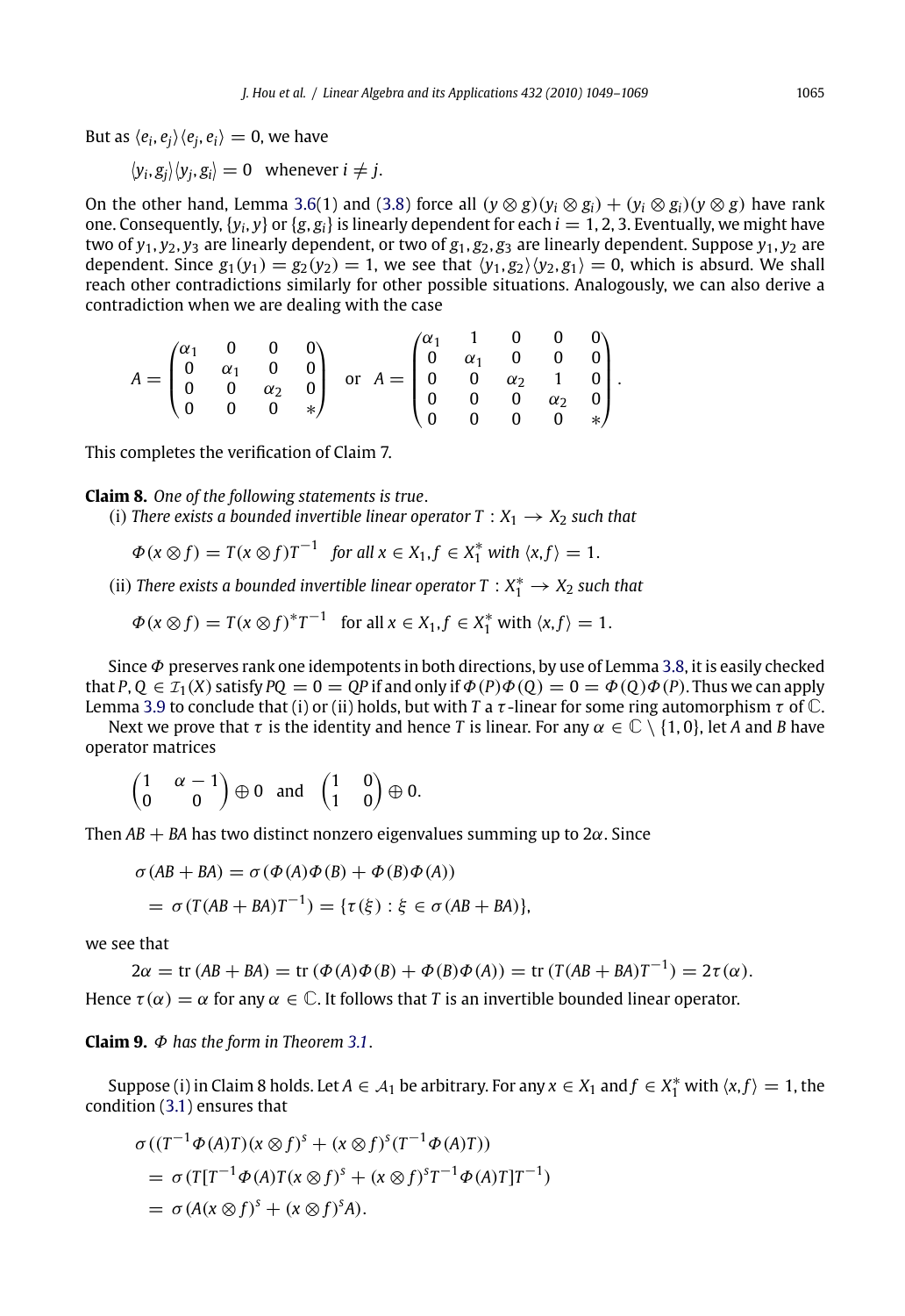Hence, by Lemma 3.3, we have

 $\Phi(A) = TAT^{-1}$ 

for all *A* in  $A_1$ , that is,  $\Phi$  has the form (1) in the theorem. Similarly, one can show that  $\Phi$  has the form (2) if (ii) of Claim 8 holds.

## **4. Generalized Jordan product spectrum preserving maps of self-adjoint operators**

Let *<sup>H</sup>* be a complex Hilbert space and <sup>S</sup>(*H*) be the real linear space of all self-adjoint operators in  $B(H)$ . Note that  $S(H)$  is a Jordan algebra. In this section we solve the problems discussed previously for maps on  $S(H)$ . Our results refine those in [7].

**Theorem 4.1.** *For i* = 1, 2, *let*  $H_i$  *be a complex Hilbert space, and*  $S(H_i)$  *be the Jordan algebra of all bounded self-adjoint operators on H<sub>i</sub>. Consider the product*  $T_1 \circ \cdots \circ T_k$  *defined in Definition* 1.1. *Suppose*  $\Phi$ :  $S(H_1) \rightarrow S(H_2)$  *satisfies* 

$$
\sigma(\Phi(A_1) \circ \Phi(A_2) \circ \cdots \circ \Phi(A_k)) = \sigma(A_1 \circ A_2 \circ \cdots \circ A_k), \tag{4.1}
$$

*whenever any one of the Ai's has rank at most one*. *Suppose further that the range of* Φ *contains all selfadjoint operators of rank at most 3*. *Then there exist a scalar* ξ *in* {−1, 1} *with* ξ *<sup>m</sup>* = 1 *and a unitary operator*  $U : H_1 \rightarrow H_2$  *such that either* 

$$
\Phi(A) = \xi \text{UAU}^* \text{ for all } A \text{ in } \mathcal{S}(H_1),
$$

*or*

 $\Phi(A) = \xi U A^t U^*$  *for all A in S(H<sub>1</sub>)*,

*where A<sup>t</sup> is the transpose of A for an arbitrarily but fixed orthonormal basis*.

To prove Theorem 4.1, it is important to characterize rank one operators in terms of the general Jordan products of self-adjoint operators. We have the following lemma.

**Lemma 4.2.** *Suppose s* > *r* - 0 *is a pair of nonnegative integers*. *Let H be a Hilbert space of dimension at least three, and let*  $0 \neq A \in S(H)$ . *Then the following statements are equivalent.* 

- (a) *A has rank one*.
- (b) *For any B*  $\in$  *S*(*H*),  $\sigma$ (*B<sup><i>r*</sup>A*B*<sup>*s*</sup> + *B*<sup>*s*</sup>A*B<sup><i>r*</sup>)</sub> *contains* 0 *and at most two nonzero elemen[ts](#page-20-0)*.
- (c) *There does not exist B* ∈ <sup>S</sup>(*H*) *of rank at most three such that B<sup>r</sup> AB<sup>s</sup>* + *B<sup>s</sup> AB<sup>r</sup> has rank at most three and*  $\sigma$  ( $B^rAB^s + B^sAB^r$ ) *contains three distinct nonzero elements.*

**Proof.** The implications (a)  $\Rightarrow$  (b)  $\Rightarrow$  (c) are clear. To prove (c)  $\Rightarrow$  (a), we consider the contrapositive. Suppose (a) does not hold. Assume  $rs \neq 0$ . If *A* has rank at least 3, then there are vectors  $x_1, x_2, x_3$  such that  $\{Ax_1, Ax_2, Ax_3\}$  is linearly independent. Extend an orthonormal basis for  $[x_1, x_2, x_3, Ax_1, Ax_2, Ax_3]$ to an orthonormal basis for *H*. Then the operator matrix of *A* with respect to this basis has the form

$$
\begin{pmatrix} A_{11} & A_{12} \\ A_{12}^* & A_{22} \end{pmatrix},
$$

where  $A_{11} = A_{11}^*$  is the compression of *A* on the subspace  $[x_1, x_2, x_3, Ax_1, Ax_2, Ax_3]$ . By [12, Lemma 2.3], we can choose an orthonormal basis for  $[x_1, x_2, x_3, Ax_1, Ax_2, Ax_3]$  so that the leading 3  $\times$  3 matrix of  $A_{11}$  equals diag ( $a_1, a_2, a_3$ ) for some nonzero scalars  $a_1, a_2, a_3$ . Now construct *B* so that the operator matrix of *B* using the same basis as that of *A* equals diag  $(1, b_2, b_3) \oplus 0 \oplus 0$  so that  $a_1, a_2b_2^{r+s}, a_3b_3^{r+s}$ are distinct nonzero numbers. Then *B<sup>r</sup> AB<sup>s</sup>* + *B<sup>s</sup> AB<sup>r</sup>* has rank 3 with three distinct nonzero eigenvalues.

Next, suppose *A* has rank 2. Choosing a suitable basis, we may assume that *A* has operator matrix diag  $(a, b, 0) \oplus 0$ . Construct *B* with operator matrix  $[d] \oplus B_1 \oplus 0$ , where

$$
B_1 = \begin{pmatrix} 1 & 1 \\ 1 & -1 \end{pmatrix} \begin{pmatrix} 2 & 0 \\ 0 & 1 \end{pmatrix} \begin{pmatrix} 1 & 1 \\ 1 & -1 \end{pmatrix} = 2 \begin{pmatrix} 1 & 1 \\ 1 & 1 \end{pmatrix} + \begin{pmatrix} 1 & -1 \\ -1 & 1 \end{pmatrix}.
$$

<span id="page-17-0"></span>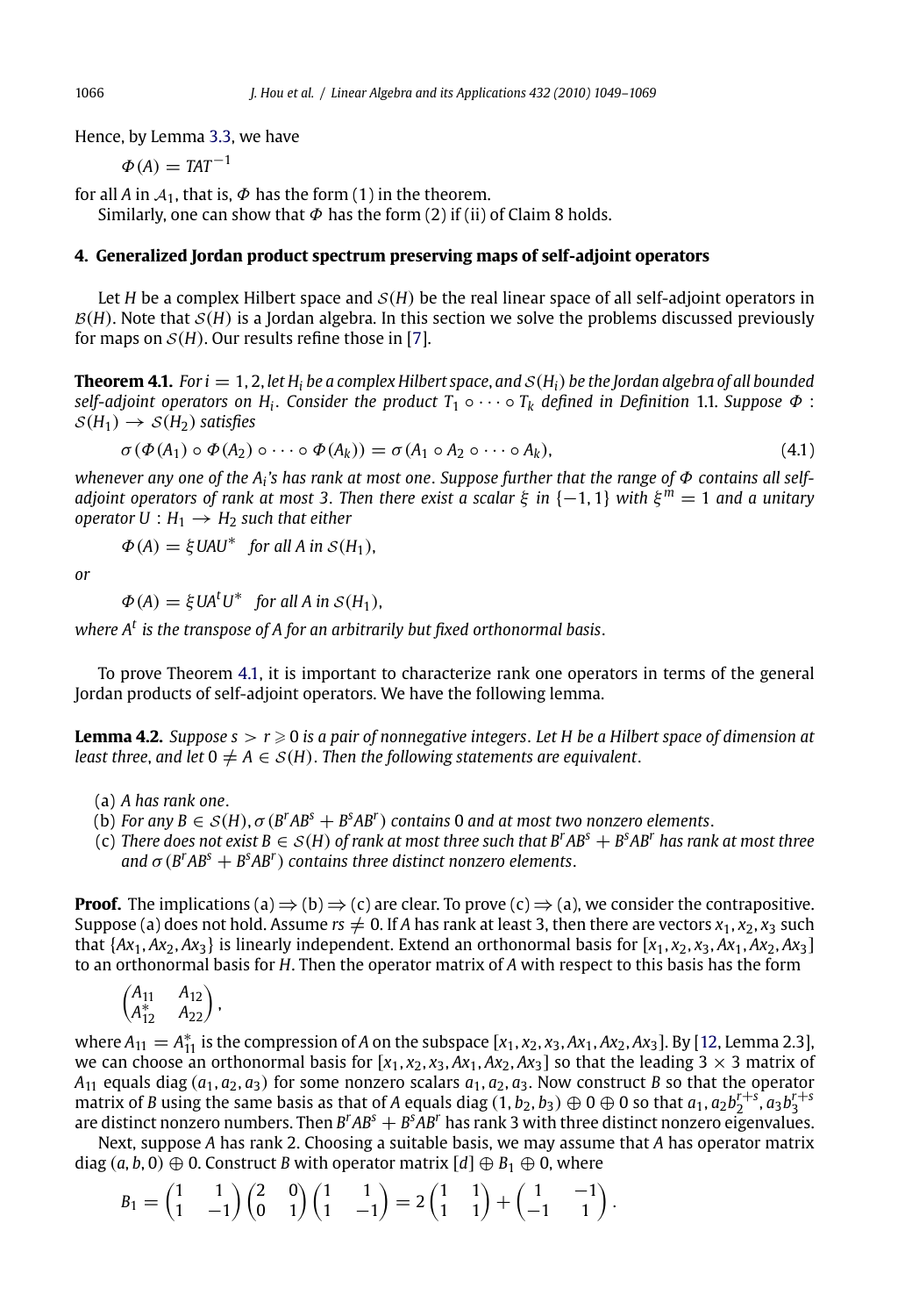Compute

$$
B_1^k = 2^{k-1} \left[ 2^k \begin{pmatrix} 1 & 1 \\ 1 & 1 \end{pmatrix} + \begin{pmatrix} 1 & -1 \\ -1 & 1 \end{pmatrix} \right], \quad k = 1, 2, \dots.
$$

Now, if  $\gamma = 2^r$  and  $\delta = 2^s$  then

$$
B_1^r \begin{pmatrix} 1 & 0 \\ 0 & 0 \end{pmatrix} B_1^s + B_1^s \begin{pmatrix} 1 & 0 \\ 0 & 0 \end{pmatrix} B_1^r = 2^{r+s-1} \begin{pmatrix} (\gamma+1)(\delta+1) & \gamma \delta - 1 \\ \gamma \delta - 1 & (\gamma-1)(\delta-1) \end{pmatrix}
$$

has determinant  $-4^{r+s-1}$  (*γ* − δ)<sup>2</sup> < 0. So, it has a positive and a negative eigenvalue, say, *μ* and *v*. Thus, we can choose *d* so that  $B^rAB^s + B^sAB^r$  has three nonzero distinct nonzero eigenvalues:  $2ad^{r+s}$ ,  $b\mu$ ,  $b\nu$ .

Next, suppose  $s > r = 0$ . If *A* has rank 2, then *A* has an operator matrix of the form diag  $(a_1, a_2, 0) \oplus$ Next, supposes  $> r = 0.$  If A has raince, then A has an operator matrix of the form diag  $(a_1, a_2, 0) \oplus 0$  for some nonzero real numbers  $a_1, a_2$ . Let  $b > 0$  be such that  $2b^s a_1 \neq a_2 (1/2 \pm 1/\sqrt{2})$ . Suppose  $B \in \mathcal{S}(H)$  is such that *B* and  $AB^s + B^sA$  have operator matrices

$$
\begin{pmatrix} b & 0 & 0 \ 0 & 1/2 & 1/2 \ 0 & 1/2 & 1/2 \end{pmatrix} \oplus 0 \text{ and } \begin{pmatrix} 2a_1b^s & 0 & 0 \ 0 & a_2 & a_2/2 \ 0 & a_2/2 & 0 \end{pmatrix} \oplus 0.
$$

Then  $AB^{\text{s}}+B^{\text{s}}A$  has rank 3 with three distinct nonzero eigenvalues  $2b^{\text{s}}a_1$ ,  $a_2\left(1/2+1/\sqrt{2}\right)$  and  $a_2(1/2-1/\sqrt{2}).$ 

Now, suppose *A* has rank at least 3. If  $A = \lambda I$ , then let *B* have operator matrix diag (1, 2, 3)  $\oplus$  0 with respect to some orthonormal basis for *H*. Then *B* has rank 3 and  $AB<sup>S</sup> + B<sup>S</sup>A$  has rank 3 with three distinct nonzero eigenvalues λ, 2<sup>s</sup>λ, 3<sup>s</sup>λ. So, assume *A* is non-scalar. Thus, there is a unit vector *x*<sub>1</sub> ∈ *H* such that  $Ax_1 = a_1x_1 + a_2x_2$  with  $a_1 \neq 0$  and  $a_2 > 0$ , where  $x_2$  is a unit vector in  $[x_1]^\perp$ . Let  $Ax_2 = b_1x_1 + b_2x_2 + b_3x_3$  with  $b_3 \ge 0$ , where  $x_3$  is a unit vector in  $[x_1, x_2]^\perp$ . We consider two cases.

Case 1. If  $b_3 > 0$ , then the operator matrix of the self-adjoint operator *A* with respect to an orthonormal basis with  $\{x_1, x_2, x_3\}$  as the first three vectors has the form

|                    | $b_1$ | $\ast$ | *\  |
|--------------------|-------|--------|-----|
| $\int_{a_2}^{a_1}$ | $b_2$ | $\ast$ |     |
| $\bf{0}$           | bз    | *      | $*$ |
| 0                  | 0     | $\ast$ | */  |

Let *B* have operator matrix *I*<sub>2</sub>  $\oplus$  0. Then  $AB^s+B^sA$  has an operator matrix of the form  $\mathcal{C}_1\oplus$  0, where

|                       | /2a <sub>1</sub>        | 2a <sub>2</sub> | 0     |  |
|-----------------------|-------------------------|-----------------|-------|--|
| C <sub>1</sub><br>$=$ | $\vert$ 2a <sub>2</sub> | 2b <sub>2</sub> | $b_3$ |  |
|                       | 0                       | b٦              | 0     |  |

Note that  $\det(C_1)=-2a_1b_3^2\neq 0$ , and  $C_1-\lambda I$  has rank at least two for any eigenvalue  $\lambda$  as the 2  $\times$  2 submatrix at the right top corner is always invertible. So, *C*<sup>1</sup> is invertible and has three distinct nonzero eigenvalues. Hence,  $AB^{s} + B^{s}A$  has rank 3 with three distinct nonzero eigenvalues.

Case 2. Suppose  $b_3 = 0$ . Then  $[x_1, x_2]$  is an invariant subspace of A. Since A has rank at least 3, there is a unit vector  $x_3$  in *H* such that  $Ax_3 \neq 0$  and  $Ax_3 \in \{x_1, x_2\}^{\perp}$ .

Subcase 2a. If  $[x_1, x_2, x_3]$  is an invariant subspace of A, then with respect to an orthonormal basis for  $[x_1, x_2, x_3]$  and its orthonormal complement, *A* has operator matrix  $A_1 \oplus A_2$ , where  $A_1$  in  $M_3$  has rank at least 2. If  $A_1$  has rank 3, we may assume that  $A_1 = \text{diag}(a_1, a_2, a_3)$ . We can choose *B* with operator matrix diag  $(b_1, b_2, b_3) \oplus 0$  for some suitable  $b_1, b_2, b_3$  so that  $AB^s + B^s A$  has rank 3 with three distinct nonzero eigenvalues  $2a_1b_1^s$ ,  $2a_2b_2^s$ ,  $2a_3b_3^s$ . If  $A_1$  has rank 2, we may assume that  $A_1 = \text{diag}(a_1, a_2, 0)$ and continue exactly as when *A* has rank 2. Then choose *B* with operator matrix

|                                             | $\Omega$ | 0 ∖ |                         |
|---------------------------------------------|----------|-----|-------------------------|
| $\begin{pmatrix} b \\ 0 \\ 0 \end{pmatrix}$ | 1/2      |     | $\binom{1}{2} \oplus 0$ |
|                                             | 1/2      |     |                         |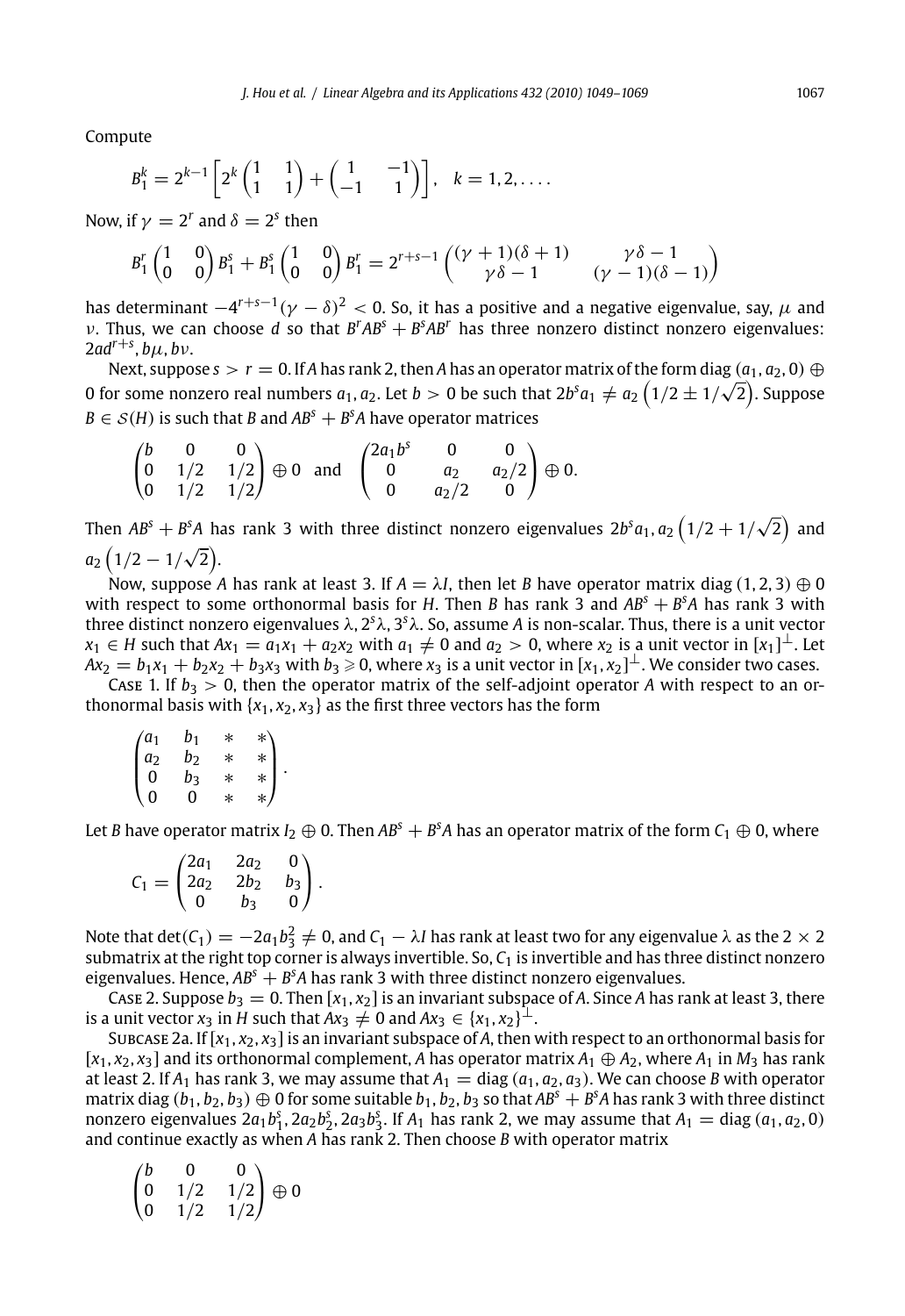so that [2](#page-17-0)b<sup>s</sup>  $a_1\neq a_2\left(1/2\pm 1/\sqrt{2}\right)$ . Then AB<sup>s</sup>  $+$  B<sup>s</sup>A has rank 3 with three distinct nonzero eigenvalues  $2b^s a_1 \neq a_2 (1/2 \pm 1/\sqrt{2}).$ 

SUBCASE 2b. Suppose  $Ax_3 = c_3x_3 + c_4x_4$  so that  $c_4 > 0$  and  $\{x_1, x_2, x_3, x_4\}$  is an orthonormal [set](#page-7-0) in *H*. If  $Ax_4 = d_3x_3 + d_4x_4 + d_5x_5$  $Ax_4 = d_3x_3 + d_4x_4 + d_5x_5$  $Ax_4 = d_3x_3 + d_4x_4 + d_5x_5$  so that  $\{x_3, x_4, x_5\}$  is an orthonormal set [in](#page-17-0) *H* and  $d_5 > 0$ , then we are back to Case 1 with  $(x_1, x_2)$  replaced by  $(x_3, x_4)$ . We thus assume that  $[x_1, x_2, x_3, x_4]$  is an invariant subspace of A. With respect to an orthonormal basis for  $[x_1, x_2, x_3, x_4]$  and its orthonormal complement, *A* has operator matrix  $A_3 \oplus A_4$ , where  $A_3 \in M_4$  is self-adjoint and has rank at least 2. [We m](#page-20-0)ay assume that *A*<sup>3</sup> is in diagonal form with at least two nonzero diagonal entries. Using a s[imil](#page-7-0)ar argument as in Subcase 2A, we get the desired conclusion.  $\Box$ 

*Proof of Theorem* 4.1. Assume that Φ satisfies (4.2). Let

 $r = \min\{p-1, m-p\}$  and  $s = \max\{p-1, m-p\}.$ 

In particular,  $r + s = m - 1$ . It suffices to prove a special case of Theorem 4.1, as that Theorem 3.1 to Theorem 1.2 in last section. More precisel[y,](#page-8-0) [we](#page-8-0) assume the condition

$$
\sigma(\Phi(B)^{r}\Phi(A)\Phi(B)^{s} + \Phi(B)^{s}\Phi(A)\Phi(B)^{r}) = \sigma(B^{r}AB^{s} + B^{s}AB^{r})
$$
\n(4.2)

holds whenever *A* or *B* in  $S(H_1)$  has rank at most one. The case  $s = r$  has been done in [12]. Hence, we assume  $s > r \geqslant 0$ . Arguing similarly as [in th](#page-17-0)e beginning of the proof of Theorem 3.1, we can verify the case dim  $H_2 \le 2$ . Therefore, we assume the dimension of the Hilbert space  $H_2$  is at least three in the sequel.

**Claim 1.**  $\Phi$  *is injective*, *and*  $\Phi(0) = 0$ .

This works out similarly as in Corollary 3.4.

**Claim 2.** Φ *sends rank one self-adjoint operators to rank one self-adjoint operators*.

This follows from [\(4.2](#page-7-0)) and Lemma 4.2. Indeed, every rank one self-adjoint operator has the form  $\pm x \otimes x$ . So,  $\Phi(x \otimes x) = \lambda_x y_x \otimes y_x$  for some  $\lambda_x \in \{-1, 1\}$  and  $y_x \in H_2$ . Since

$$
\{2\|x\|^{2m},0\}=\sigma(2(x\otimes x)^m)=\sigma(2\Phi(x\otimes x)^m)=\{2\lambda_x^m\|y_x\|^{2m},0\},\,
$$

we see that  $\lambda_x$  is an *m*th root of the unity and  $||y_x|| = ||x||$ .

**Claim 3.**  $\Phi$  *is real homogeneous*; *and if*  $\Phi(C) = \Phi(A) + \Phi(B)$  *then*  $C = A + B$ . *Moreover*, *there is a fixed*  $λ$ , *being either* +1 *or* −1, *such that for every x in*  $H_1$  *we have*  $Φ(x ⊗ x) = λy_x ⊗ y_x$  *with*  $||y_x|| = ||x||$ .

The assertions follow from arguments similar to, and a bit easier than, that in Claims 3, 5 and 6 in the proof of Theorem 3.1 in last section.

**Claim 4.** Φ *has the form stated in the theorem*.

Let *x*, *x'* be two nonzero vectors in  $H_1$ , and  $x \otimes x$  and  $x' \otimes x'$  be the associated rank one self-adjoint operators, respectively. By (4.2), and Lemma 3.6 when  $s > r = 0$ , we see that

 $\text{tr} \left( \Phi(x \otimes x) \Phi(x' \otimes x') \right) = \text{tr} \left( (x \otimes x) (x' \otimes x') \right),$ 

or

$$
\langle \lambda_x y_x, \lambda_{x'} y_{x'} \rangle = \langle x, x' \rangle.
$$

This gives

 $|\langle y_x, y_{x'} \rangle| = |\langle x, x' \rangle|$ , for all nonzero  $x, x' \in H_1$ .

<span id="page-19-0"></span>